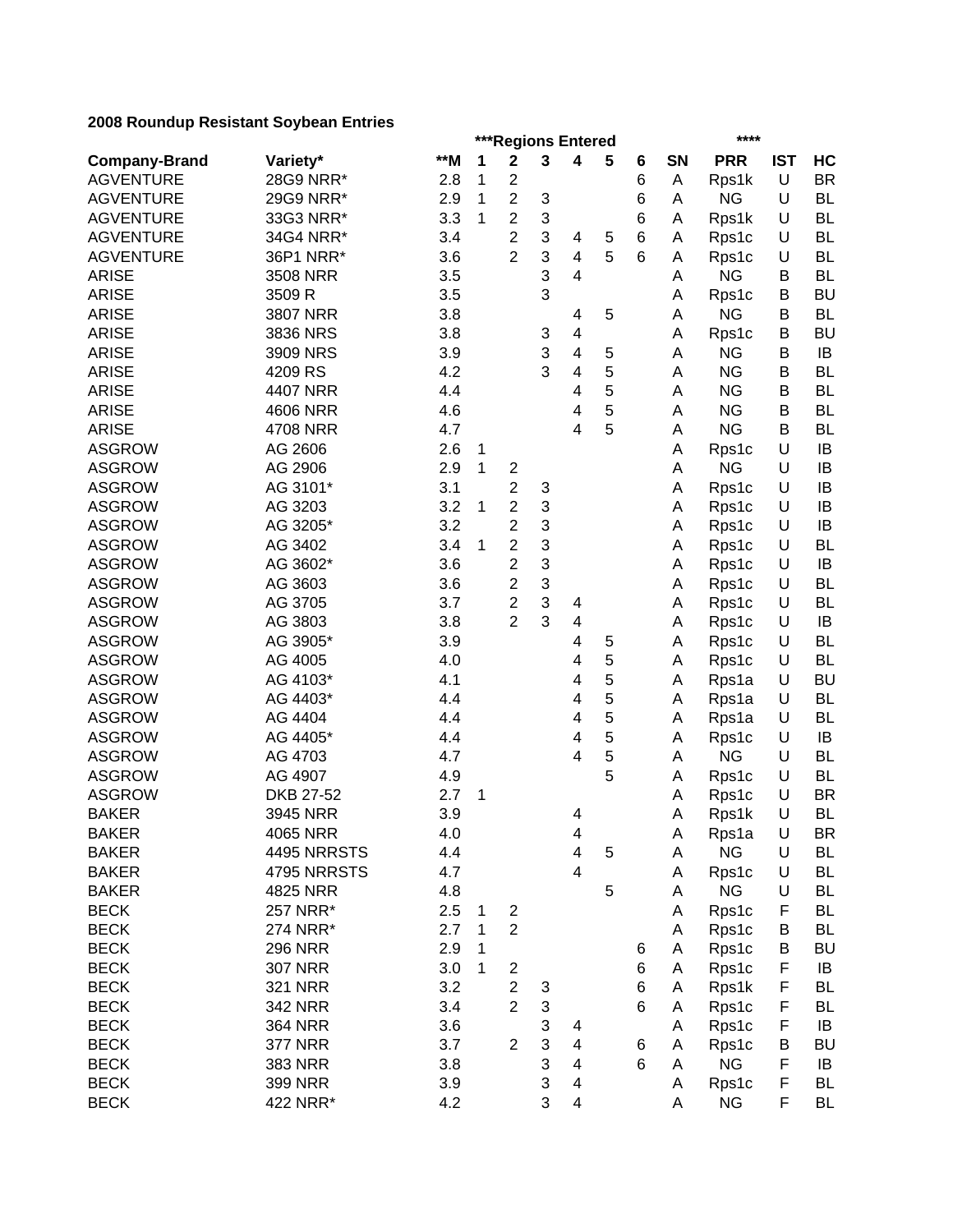|                      | ***Regions Entered |     |              |                                           |   |                         |             |   |             | ****       |            |           |
|----------------------|--------------------|-----|--------------|-------------------------------------------|---|-------------------------|-------------|---|-------------|------------|------------|-----------|
| <b>Company-Brand</b> | Variety*           | **M | 1            | $\mathbf 2$                               | 3 | 4                       | 5           | 6 | SN          | <b>PRR</b> | <b>IST</b> | HC        |
| <b>BECK</b>          | <b>445 NRR</b>     | 4.4 |              |                                           |   | 4                       |             |   | А           | <b>NG</b>  | B          | <b>BL</b> |
| <b>CROPLAN</b>       | RC 2517*           | 2.5 | $\mathbf 1$  |                                           |   |                         |             |   | Α           | Rps1k      | F          | <b>BR</b> |
| <b>CROPLAN</b>       | RC 2867*           | 2.8 | $\mathbf 1$  |                                           |   |                         |             |   | Α           | Rps1c      | F          | IB        |
| <b>CROPLAN</b>       | RC 3377*           | 3.3 | $\mathbf{1}$ | $\overline{c}$                            | 3 |                         |             |   | A           | <b>NG</b>  | F          | <b>BL</b> |
| <b>CROPLAN</b>       | RC 3667*           | 3.6 |              | $\overline{c}$                            | 3 | 4                       |             | 6 | Α           | <b>NG</b>  | F          | <b>BL</b> |
| <b>CROPLAN</b>       | RC 3757*           | 3.7 |              | $\overline{c}$                            | 3 | $\overline{\mathbf{4}}$ | 5           | 6 | Α           | Seg1c      | F          | IB        |
| <b>CROPLAN</b>       | RC 3864 STS*       | 3.8 |              | $\overline{c}$                            | 3 | $\overline{4}$          | 5           |   | Α           | Rps1k,6    | F          | <b>BU</b> |
| <b>CROPLAN</b>       | RT 3253*           | 3.5 |              | $\overline{2}$                            |   |                         |             |   | S           | Rps1c      | F          | <b>BL</b> |
| <b>CROW'S</b>        | C 2417 R*          | 2.4 | 1            |                                           |   |                         |             |   | S           | <b>NG</b>  | U          | <b>BL</b> |
| <b>CROW'S</b>        | C 2515 R*          | 2.5 | 1            |                                           |   |                         |             |   | S           | Rps1k      | U          | <b>BR</b> |
| <b>CROW'S</b>        | C 2718 R*          | 2.7 | 1            | $\overline{\mathbf{c}}$                   |   |                         |             |   | Α           | Rps1k      | U          | IB        |
| <b>CROW'S</b>        | C 2918 R*          | 2.9 | 1            | $\overline{c}$                            |   |                         |             |   | Α           | Rps1k      | U          | <b>BR</b> |
| <b>CROW'S</b>        | C 3145 R*          | 3.1 |              | $\overline{c}$                            | 3 |                         |             |   | A           | Rps1c      | U          | <b>BU</b> |
| <b>CROW'S</b>        | C 3418 R*          | 3.4 |              | $\overline{c}$                            | 3 |                         |             | 6 | Α           | Rps1c      | U          | IB        |
| <b>CROW'S</b>        | C 3619 R*          | 3.6 |              | $\overline{2}$                            | 3 |                         |             |   | Α           | <b>NG</b>  | U          | IB        |
| <b>CROW'S</b>        | C 3817 R*          | 3.8 |              |                                           | 3 | 4                       |             |   | Α           | Rps1c      | U          | <b>BU</b> |
| <b>CROW'S</b>        | C 3818 R           | 3.8 |              |                                           |   |                         |             | 6 | Α           | Rps1c      | U          | <b>BU</b> |
| <b>CROW'S</b>        | C 3916 R*          | 3.9 |              |                                           | 3 | 4                       |             |   | Α           | Rps1c      | U          | <b>BU</b> |
| <b>CROW'S</b>        | C 4142 R*          | 4.1 |              |                                           |   | 4                       |             |   | Α           | Rps1a      | U          | <b>BR</b> |
| <b>CROW'S</b>        | C 4517 R*          | 4.5 |              |                                           |   | $\overline{4}$          | 5           |   | Α           | Rps1a      | U          | IB        |
| <b>CROW'S</b>        | C 4519 R           | 4.5 |              |                                           |   |                         | 5           |   | A           | <b>NG</b>  | U          | <b>BL</b> |
| <b>CROW'S</b>        | C 5015 R           | 5.0 |              |                                           |   |                         | 5           |   | A           | <b>NG</b>  | U          | <b>BL</b> |
| <b>DAIRYLAND</b>     | <b>DSR-2200 RR</b> | 2.2 | 1            |                                           |   |                         |             |   | R?          | <b>NG</b>  | U          | <b>BL</b> |
| <b>DAIRYLAND</b>     | <b>DSR-2300 RR</b> | 2.3 | 1            |                                           |   |                         |             |   | R?          | Rsp1k      | U          | <b>BL</b> |
| <b>DAIRYLAND</b>     | <b>DSR-2600 RR</b> | 2.6 | 1            | 2                                         |   |                         |             |   | $\mathbb S$ | Rsp1k      | U          | <b>BL</b> |
| <b>DAIRYLAND</b>     | <b>DSR-2770 RR</b> | 2.7 | 1            | $\overline{2}$                            | 3 |                         |             |   | R?          | Rsp1k      | U          | <b>BL</b> |
| <b>DAIRYLAND</b>     | DSR-2850 RRSTSHP*  | 2.8 |              | $\overline{c}$                            |   |                         |             | 6 | BC          | Rsp1k      | U          | <b>BL</b> |
| <b>DAIRYLAND</b>     | DSR-2929 RR*       | 2.9 | 1            | $\overline{c}$                            | 3 |                         |             | 6 | Α           | Rsp1k      | U          | <b>BL</b> |
| <b>DAIRYLAND</b>     | DSR-3003 RRSTS*    | 3.0 | 1            | $\overline{2}$                            | 3 |                         |             |   | S           | <b>NG</b>  | U          | <b>BL</b> |
| <b>DAIRYLAND</b>     | <b>DSR-3130 RR</b> | 3.1 | 1            |                                           |   |                         |             | 6 | Α           | Rsp1k      | U          | <b>BL</b> |
| <b>DAIRYLAND</b>     | <b>DSR-3155 RR</b> | 3.1 |              | $\overline{\mathbf{c}}$                   | 3 |                         |             | 6 | Α           | Rsp1c      | U          | IB        |
| <b>DAIRYLAND</b>     | <b>DSR-3265 RR</b> | 3.2 | 1            | $\overline{c}$                            | 3 |                         |             | 6 | A           | <b>NG</b>  | U          | <b>BL</b> |
| <b>DAIRYLAND</b>     | DSR-3320 RRSTS*    | 3.3 |              |                                           |   |                         |             |   | A           | <b>NG</b>  | U          | <b>BL</b> |
| <b>DAIRYLAND</b>     | <b>DSR-3550 RR</b> | 3.5 |              | $\overline{\mathbf{c}}$<br>$\overline{2}$ | 3 |                         |             | 6 | R?          | <b>NG</b>  | U          | <b>BL</b> |
|                      |                    | 3.6 |              |                                           | 3 |                         |             |   |             | <b>NG</b>  | U          | BL        |
| DAIRYLAND            | DSR-3675 RR*       |     |              |                                           |   |                         |             |   | A           |            |            |           |
| <b>DAIRYLAND</b>     | DST 24-004 RR      | 2.4 | $\mathbf{1}$ |                                           |   |                         |             |   | Α           | <b>NG</b>  | U          | BL        |
| <b>DAIRYLAND</b>     | DST 25-002 RR      | 2.5 | 1            |                                           |   |                         |             |   | $\mathbb S$ | <b>NG</b>  | U          | <b>BL</b> |
| <b>DELTA GROW</b>    | 4840               | 4.8 |              |                                           |   | 4                       | $\,$ 5 $\,$ |   | А           | <b>NG</b>  | F          | <b>BL</b> |
| <b>DELTA GROW</b>    | 4150 RR            | 4.1 |              |                                           |   | 4                       | 5           |   | Α           | Rps1a      | F          | <b>BR</b> |
| <b>DELTA GROW</b>    | 4460 RR            | 4.4 |              |                                           |   | 4                       | 5           |   | Α           | <b>NG</b>  | F          | <b>BL</b> |
| <b>DELTA GROW</b>    | 4770 RR            | 4.7 |              |                                           |   | 4                       | 5           |   | Α           | <b>NG</b>  | F          | BL        |
| <b>DELTA GROW</b>    | 4780 RR            | 4.7 |              |                                           |   | 4                       | 5           |   | Α           | Rps1c      | F          | BL        |
| <b>DELTA GROW</b>    | 4820 RR            | 4.8 |              |                                           |   | $\overline{\mathbf{4}}$ | 5           |   | Α           | <b>NG</b>  | F          | BL        |
| <b>DERAEDT</b>       | 2323 RR            | 2.3 | 1            |                                           |   |                         |             |   | S           | <b>NG</b>  | F          | BL        |
| <b>DERAEDT</b>       | 2788 RR            | 2.7 | 1            |                                           |   |                         |             |   | А           | <b>NG</b>  | U          | BL        |
| <b>DIENER</b>        | 2915 CR*           | 2.9 | 1            | $\overline{c}$                            | 3 |                         |             |   | Α           | Rps1k      | U          | <b>BR</b> |
| <b>DIENER</b>        | 3120 CR*           | 3.1 | 1            | $\boldsymbol{2}$                          | 3 |                         |             |   | Α           | Rps1k      | U          | IB        |
| <b>DIENER</b>        | 3484 CR*           | 3.4 |              | $\overline{2}$                            | 3 | 4                       |             |   | Α           | Rps1c      | U          | <b>BL</b> |
| DYNA-GRO             | 32X39              | 3.9 |              |                                           | 3 | $\overline{4}$          | 5           |   | A           | Rps1c      | B          | BL        |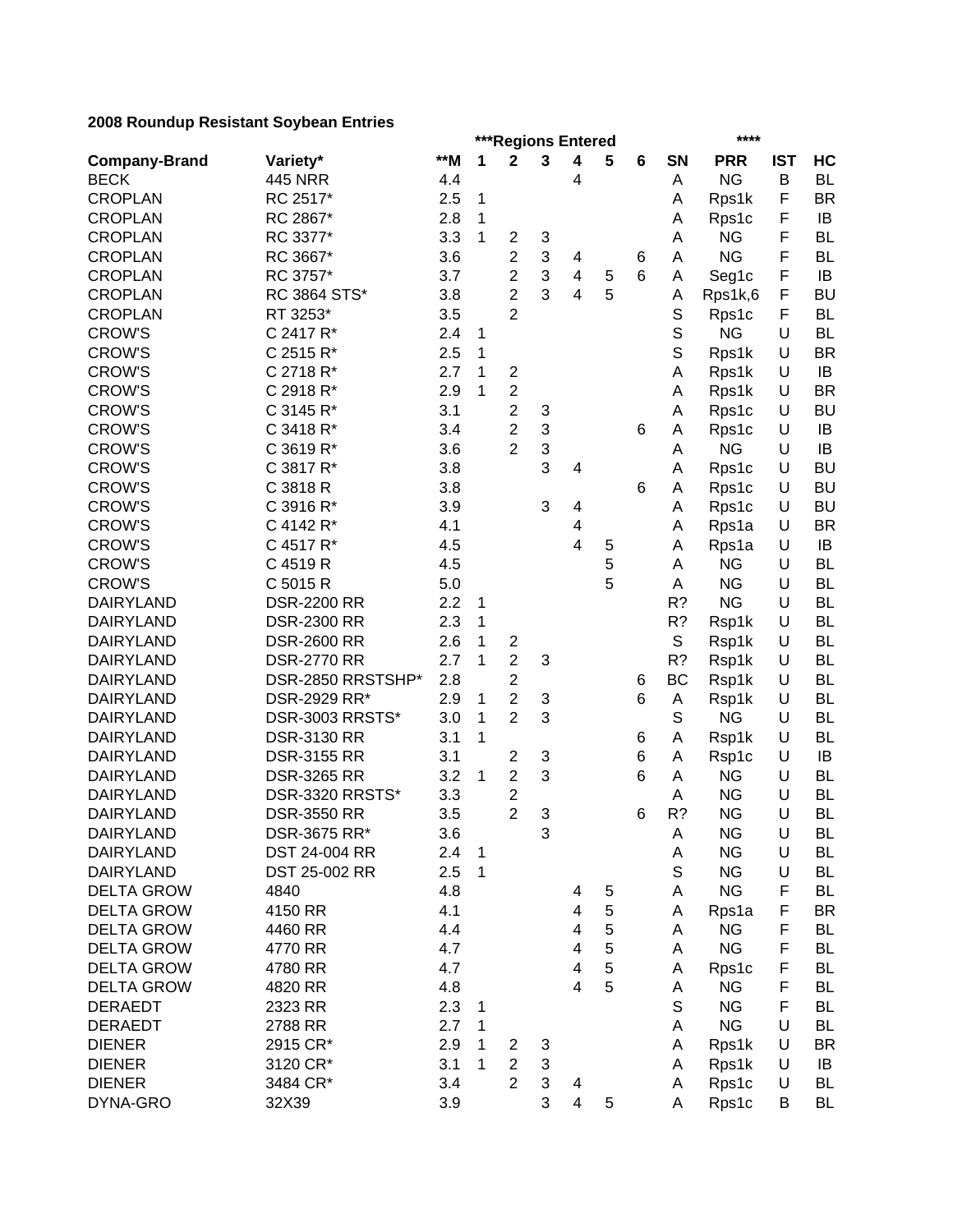|                      |                 |       |   | ***Regions Entered      |   |                         |   |   |             | ****       |            |           |
|----------------------|-----------------|-------|---|-------------------------|---|-------------------------|---|---|-------------|------------|------------|-----------|
| <b>Company-Brand</b> | Variety*        | $**M$ | 1 | $\mathbf 2$             | 3 | 4                       | 5 | 6 | SN          | <b>PRR</b> | <b>IST</b> | HC        |
| DYNA-GRO             | 33A40           | 4.0   |   |                         | 3 | 4                       | 5 |   | Α           | <b>NG</b>  | B          | <b>BL</b> |
| DYNA-GRO             | 34Y25           | 2.5   | 1 |                         |   |                         |   |   | Α           | Rps1k      | B          | <b>BL</b> |
| DYNA-GRO             | 35D44*          | 4.4   |   |                         |   | 4                       | 5 |   | А           | <b>NG</b>  | B          | <b>BL</b> |
| DYNA-GRO             | 35F37           | 3.7   |   |                         | 3 |                         |   |   | Α           | Rps1k      | B          | Y         |
| DYNA-GRO             | 35G38*          | 3.8   |   |                         | 3 | 4                       |   |   | А           | <b>NG</b>  | B          | IB        |
| DYNA-GRO             | 37A44*          | 4.4   |   |                         |   | 4                       | 5 |   | A           | <b>NG</b>  | B          | <b>BR</b> |
| DYNA-GRO             | 37J34           | 3.4   |   | $\overline{\mathbf{c}}$ | 3 |                         |   |   | Α           | Rps1c      | B          | <b>BL</b> |
| DYNA-GRO             | 38B31           | 3.1   |   | $\overline{2}$          |   |                         |   |   | Α           | Rps1c      | B          | Υ         |
| DYNA-GRO             | 38C42           | 4.2   |   |                         |   | 4                       | 5 |   | A           | <b>NG</b>  | В          | <b>BL</b> |
| DYNA-GRO             | 38G23           | 2.3   | 1 |                         |   |                         |   |   | Α           | Rps1k      | В          | IB        |
| DYNA-GRO             | 38R33           | 3.3   |   | $\mathbf 2$             |   |                         |   |   | A           | Rps1c      | В          | IB        |
| DYNA-GRO             | 39R29           | 2.9   | 1 | $\overline{2}$          |   |                         |   |   | Α           | Rps1k      | В          | <b>BR</b> |
| DYNA-GRO             | SX08137         | 3.7   |   |                         | 3 | 4                       |   |   | Α           | Rps1c      | В          | IB        |
| <b>EXCEL</b>         | 8203 HPRR*      | 2.0   | 1 | $\overline{2}$          |   |                         |   |   | ВC          | <b>NG</b>  | U          | <b>BL</b> |
| <b>EXCEL</b>         | 8216 NRR        | 2.2   | 1 |                         |   |                         |   |   | A           | <b>NG</b>  | U          | IB        |
| <b>EXCEL</b>         | 8238 RR         | 2.3   | 1 |                         |   |                         |   |   | R?          | <b>NG</b>  | U          | <b>BL</b> |
| <b>EXCEL</b>         | 8250 NApRR      | 2.5   | 1 |                         |   |                         |   |   | A           | <b>NG</b>  | U          | M         |
| <b>EXCEL</b>         | 8273 RR         | 2.7   | 1 |                         |   |                         |   |   | $\mathbb S$ | Rps1k      | U          | IB        |
| <b>EXCEL</b>         | 8288 NNRR*      | 2.8   | 1 |                         |   |                         |   |   | А           | Rps1k      | U          | IB        |
| <b>EXCEL</b>         | 8394 NRR        | 3.9   |   |                         |   | 4                       |   |   | Α           | Rps1c      | U          | <b>BU</b> |
| <b>EXCEL</b>         | 8407 NRR        | 4.0   |   |                         | 3 | 4                       |   |   | Α           | Rps1c      | U          | IB        |
| <b>EXCEL</b>         | 8442 NRR        | 4.4   |   |                         |   | $\overline{\mathbf{4}}$ |   |   | A           | <b>NG</b>  | U          | IB        |
| <b>EXCEL</b>         | 8454 NRRSTS     | 4.5   |   |                         |   | $\overline{4}$          |   |   | A           | <b>NG</b>  | U          | IB        |
| <b>EXCEL</b>         | 8512 NRR*       | 5.1   |   |                         |   |                         | 5 |   | R?          | Rps1k      | U          | M         |
| <b>FONTANELLE</b>    | 8665 NRR*       | 2.6   | 1 |                         |   |                         |   |   | Α           | Rps1c      | U          | <b>BU</b> |
| <b>FONTANELLE</b>    | 8749 NRR*       | 2.4   | 1 |                         |   |                         |   |   | Α           | Rps1k      | U          | <b>BU</b> |
| <b>FONTANELLE</b>    | 8777 NRR*       | 2.7   | 1 |                         |   |                         |   |   | Α           | <b>NG</b>  | U          | G         |
| <b>FONTANELLE</b>    | 9312 RR*        | 3.1   |   | $\overline{\mathbf{c}}$ |   |                         |   |   | S           | Rps1c      | U          | <b>BL</b> |
| <b>FONTANELLE</b>    | 9412 NRR*       | 3.1   |   | $\overline{2}$          |   |                         |   |   | Α           | Rps1k      | U          | IB        |
| <b>FS HISOY</b>      | HS 22R70*       | 2.2   | 1 |                         |   |                         |   |   | Α           | Rps1k      | B          | M         |
| <b>FS HISOY</b>      | <b>HS 2766</b>  | 2.7   | 1 |                         |   |                         |   |   | Α           |            | B          | IB        |
| <b>FS HISOY</b>      | <b>HS 28R72</b> | 2.8   | 1 |                         |   |                         |   |   |             | Rps1k      | B          | <b>BR</b> |
|                      |                 |       | 1 | $\overline{\mathbf{c}}$ |   |                         |   |   | Α           | Rps1c      |            | IB        |
| <b>FS HISOY</b>      | <b>HS 29R72</b> | 2.9   |   | $\boldsymbol{2}$        |   |                         |   |   | Α           | Rps1c      | B          |           |
| <b>FS HISOY</b>      | <b>HS 30R72</b> | 3.0   | 1 | $\overline{2}$          |   |                         |   |   | Α           | Rps1k      | B          | <b>BR</b> |
| FS HISOY             | HS 3156*        | 3.1   |   | $\boldsymbol{2}$        | 3 |                         |   |   | A           | Rps1c      | B          | IB        |
| <b>FS HISOY</b>      | <b>HS 33R70</b> | 3.3   |   | $\boldsymbol{2}$        | 3 |                         |   |   | A           | Rps1c      | U          | IB        |
| <b>FS HISOY</b>      | <b>HS 3466</b>  | 3.4   |   | $\boldsymbol{2}$        | 3 |                         |   |   | Α           | Rps1c      | В          | <b>BL</b> |
| FS HISOY             | <b>HS 3766</b>  | 3.7   |   | $\overline{2}$          | 3 | 4                       |   |   | Α           | <b>NG</b>  | B          | IB        |
| FS HISOY             | <b>HS 3846</b>  | 3.8   |   | $\overline{2}$          | 3 | 4                       |   |   | Α           | Rps1c      | B          | <b>BU</b> |
| <b>FS HISOY</b>      | <b>HS 39R70</b> | 3.9   |   |                         | 3 | $\overline{\mathbf{4}}$ |   |   | Α           | Rps1c      | B          | <b>BL</b> |
| <b>FS HISOY</b>      | <b>HS 4066</b>  | 3.9   |   |                         | 3 | 4                       | 5 |   | Α           | Rps1c      | B          | IB        |
| <b>FS HISOY</b>      | <b>HS 4366</b>  | 4.3   |   |                         |   | 4                       | 5 |   | Α           | <b>NG</b>  | B          | <b>BL</b> |
| <b>FS HISOY</b>      | <b>HS 45T70</b> | 4.5   |   |                         |   | 4                       | 5 |   | Α           | <b>NG</b>  | B          | <b>BL</b> |
| <b>FS HISOY</b>      | <b>HS 4766</b>  | 4.7   |   |                         |   | 4                       | 5 |   | Α           | <b>NG</b>  | B          | <b>BL</b> |
| <b>FS HISOY</b>      | <b>HS 48R70</b> | 4.8   |   |                         |   | 4                       | 5 |   | Α           | Rps1c      | B          | BL        |
| <b>FS HISOY</b>      | R 08-26         | 2.6   | 1 |                         |   |                         |   |   | Α           | Rps1k      | В          | IB        |
| FS HISOY             | R 08-27         | 2.7   | 1 | $\overline{\mathbf{c}}$ |   |                         |   |   | Α           | Rps1k      | В          | BL        |
| FS HISOY             | R 08-31         | 3.1   | 1 | $\boldsymbol{2}$        | 3 |                         |   |   | Α           | Rps1c      | B          | IB        |
| <b>FS HISOY</b>      | R 08-35         | 3.5   |   | $\overline{2}$          | 3 |                         |   |   | A           | Rps1c      | B          | <b>BL</b> |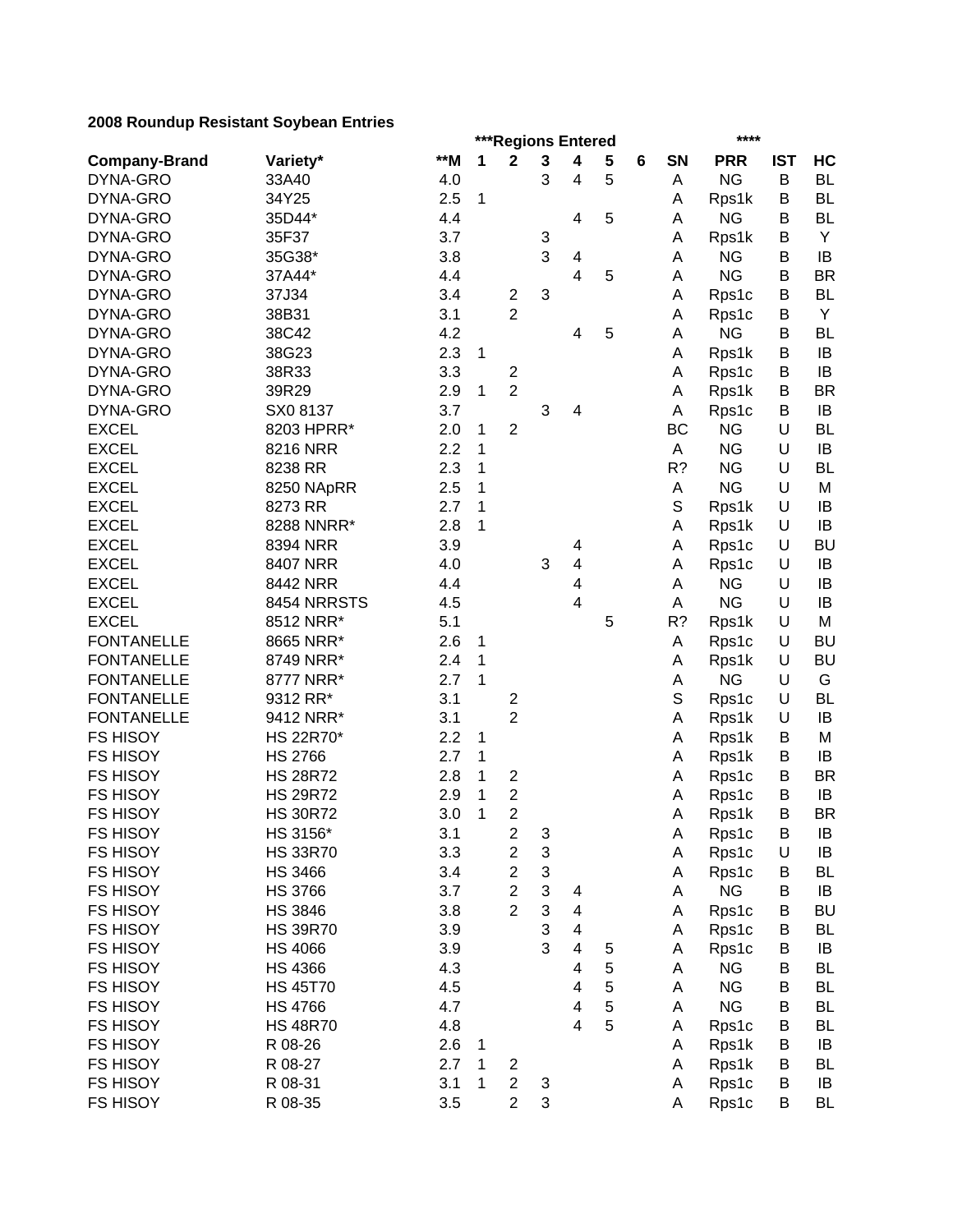| $*$ M<br>3<br>1<br>$\mathbf 2$<br>5<br><b>PRR</b><br><b>IST</b><br>HC<br>Variety*<br>4<br>6<br>SN<br><b>Company-Brand</b><br>$\overline{2}$<br>3<br><b>NG</b><br>B<br><b>FS HISOY</b><br>R 08-38<br>3.8<br>IB<br>4<br>Α<br>R 08-41<br><b>FS HISOY</b><br>5<br>B<br>IB<br>4.1<br>4<br>A<br>Rps1c<br>5<br><b>NG</b><br><b>FS HISOY</b><br>T 08-42<br>4.2<br>B<br><b>BL</b><br>4<br>A<br>5<br><b>BL</b><br><b>FS HISOY</b><br>T 08-46<br>4.6<br>4<br>B<br>Rps1c<br>A<br><b>G2 GENETICS</b><br>7255<br>2.5<br><b>BL</b><br>1<br>В<br>Α<br>Rps1k<br><b>G2 GENETICS</b><br>7288<br>2.8<br>B<br><b>BL</b><br>1<br>Rps1k<br>A<br><b>G2 GENETICS</b><br>7291<br>2.9<br>1<br><b>BR</b><br>3<br>Rps1k<br>В<br>Α<br>3<br><b>G2 GENETICS</b><br>7333<br>3.3<br>$\overline{2}$<br>B<br><b>BL</b><br>Rps1c<br>4<br>A<br><b>G2 GENETICS</b><br>7381<br>3.8<br><b>BL</b><br>Rps1k<br>4<br>Α<br>В<br><b>G2 GENETICS</b><br>7383<br>$\overline{2}$<br>3<br>4<br><b>BL</b><br>3.8<br>Rps1k<br>В<br>A<br>3<br><b>G2 GENETICS</b><br>7391<br><b>BL</b><br>3.9<br>В<br>A<br>Rps1k<br><b>BU</b><br><b>G2 GENETICS</b><br>7401<br>4.0<br><b>NG</b><br>4<br>Α<br>B<br>GT-353 CRS<br>3.5<br>U<br>IB<br><b>GREAT HEART</b><br>Rps1c<br>6<br>A<br><b>GREAT HEART</b><br><b>GT-376 CRS</b><br>3.7<br>6<br>F<br><b>BR</b><br>Rps1c<br>Α<br>GT-380 CRR*<br>3.8<br>6<br>F<br><b>BL</b><br><b>GREAT HEART</b><br>3<br>Rps1c<br>2<br>4<br>5<br>Α<br>$\overline{2}$<br>3<br>5<br>F<br><b>GREAT HEART</b><br>GT-397 CRR*<br>3.9<br>6<br>IB<br>4<br>Rps1c<br>Α<br>3<br>5<br>F<br><b>GREAT HEART</b><br>GT-438 CRR*<br>4.3<br>IB<br>4<br>Rps1c<br>Α<br><b>GREAT HEART</b><br><b>GT-443 CRS</b><br><b>NG</b><br>U<br><b>BL</b><br>4.4<br>4<br>A<br>5<br><b>NG</b><br>F<br><b>GREAT HEART</b><br>GT-462 CRR*<br>4.6<br><b>BL</b><br>4<br>A<br>5<br>F<br><b>GREAT HEART</b><br>GT-467 CRR*<br>4.6<br>4<br><b>BL</b><br>Α<br>Rps1a<br>F<br><b>GREAT HEART</b><br><b>GT-474 CRS</b><br>4.7<br>$\overline{4}$<br><b>BL</b><br>Rps1c<br>Α<br><b>HOBLIT</b><br><b>HB 313 NRR</b><br>3.1<br>$\overline{2}$<br>U<br>Rps1c<br>IB<br>Α<br><b>HOBLIT</b><br><b>HB 342 NRR</b><br>3.4<br>U<br><b>BL</b><br>3<br>Rps1c<br>Α<br>3<br><b>NG</b><br><b>HOBLIT</b><br><b>HB 361 NRR</b><br>3.6<br><b>BL</b><br>U<br>Α<br>3<br><b>HOBLIT</b><br><b>HB 375 NRR</b><br>3.7<br>U<br><b>BU</b><br>Rps1k<br>Α<br><b>HOBLIT</b><br><b>HB 401 NRR</b><br>RG1c<br>U<br><b>BU</b><br>4.0<br>A<br>4<br><b>HOFFMAN</b><br>H 37-08 CR<br>3.8<br>4<br>5<br>Rps1c<br>B<br>IB<br>Α<br>5<br><b>HOFFMAN</b><br><b>NG</b><br><b>BL</b><br>H 39-07 CR<br>3.9<br>B<br>4<br>A<br>5<br><b>HOFFMAN</b><br>H 40-08 CR<br>4.0<br>B<br>IB<br>4<br>Α<br>Rps1c<br>5<br>H 41-08 CR<br><b>NG</b><br><b>BL</b><br><b>HOFFMAN</b><br>4.1<br>4<br>Α<br>B<br>5<br><b>NG</b><br>4.3<br>B<br><b>BL</b><br><b>HOFFMAN</b><br>H 43-08 CR<br>4<br>Α<br>5<br>H 45-09 CR<br>4.5<br>B<br><b>BL</b><br><b>HOFFMAN</b><br>4<br>Α<br>Rps1a<br>5<br><b>NG</b><br>H 47-08 CR<br>A<br>B<br><b>BL</b><br><b>HOFFMAN</b><br>4.7<br>4<br>U<br><b>HORIZON</b><br>H 296 N*<br>2.9<br>1<br>$\overline{2}$<br>3<br>IB<br>6<br>Α<br>Rps1c<br>IB<br>3.0<br>$\boldsymbol{2}$<br>$\,6$<br><b>HORIZON</b><br>H 303 N*<br>$\mathbf{1}$<br>3<br>Rps1c<br>U<br>Α<br>3<br>H 323 N<br>3.2<br>1<br>$\overline{\mathbf{c}}$<br>$\cup$<br><b>HORIZON</b><br><b>BL</b><br>Rps1a<br>A<br>$\ensuremath{\mathsf{3}}$<br>$\boldsymbol{2}$<br><b>HORIZON</b><br>H 340 N*<br>3.4<br>1<br>U<br><b>BL</b><br>Rps1c<br>6<br>Α<br>3<br>$\overline{c}$<br>6<br>3.5<br>U<br><b>BL</b><br><b>HORIZON</b><br>H 352 N*<br>Rps1k<br>4<br>Α<br>3<br>$\overline{c}$<br>3.5<br><b>BU</b><br><b>HORIZON</b><br>H 354 N<br>Rps1c<br>U<br>4<br>A<br>$\overline{c}$<br>3<br><b>HORIZON</b><br>H 373 N<br>3.7<br>U<br><b>BU</b><br>4<br>Rps1c<br>A<br>$\overline{2}$<br>3<br><b>HORIZON</b><br>3.7<br><b>NG</b><br>H 378 N*<br>U<br>IB<br>4<br>6<br>Α<br>3<br><b>HORIZON</b><br>3.8<br>U<br><b>BU</b><br>H 384 N<br>Rps1c<br>4<br>Α<br>3<br><b>HORIZON</b><br><b>NG</b><br><b>BL</b><br>H 401 N<br>4.0<br>U<br>4<br>Α<br>3<br><b>HORIZON</b><br>U<br><b>BL</b><br>H 406 N<br>4.0<br>4<br>Rps1k<br>A<br>3<br><b>HORIZON</b><br><b>NG</b><br>U<br><b>BL</b><br>H 419 N<br>4.1<br>4<br>Α<br>3<br><b>NG</b><br><b>HORIZON</b><br>H 422 N<br>4.2<br>A<br>U<br><b>BL</b><br>4<br><b>NG</b><br><b>HORIZON</b><br>H 424 N<br>4.2<br>A<br>U<br><b>BL</b><br>4<br><b>NG</b><br><b>HORIZON</b><br>H 447 N<br>4.4<br>A<br>U<br><b>BL</b><br>4<br><b>HUBNER</b><br><b>H317 NRR</b><br>3.1<br>3<br>U<br>А<br>Rps1c<br>IB | ***Regions Entered |  |  |  |  |  |  |  | **** |  |  |
|----------------------------------------------------------------------------------------------------------------------------------------------------------------------------------------------------------------------------------------------------------------------------------------------------------------------------------------------------------------------------------------------------------------------------------------------------------------------------------------------------------------------------------------------------------------------------------------------------------------------------------------------------------------------------------------------------------------------------------------------------------------------------------------------------------------------------------------------------------------------------------------------------------------------------------------------------------------------------------------------------------------------------------------------------------------------------------------------------------------------------------------------------------------------------------------------------------------------------------------------------------------------------------------------------------------------------------------------------------------------------------------------------------------------------------------------------------------------------------------------------------------------------------------------------------------------------------------------------------------------------------------------------------------------------------------------------------------------------------------------------------------------------------------------------------------------------------------------------------------------------------------------------------------------------------------------------------------------------------------------------------------------------------------------------------------------------------------------------------------------------------------------------------------------------------------------------------------------------------------------------------------------------------------------------------------------------------------------------------------------------------------------------------------------------------------------------------------------------------------------------------------------------------------------------------------------------------------------------------------------------------------------------------------------------------------------------------------------------------------------------------------------------------------------------------------------------------------------------------------------------------------------------------------------------------------------------------------------------------------------------------------------------------------------------------------------------------------------------------------------------------------------------------------------------------------------------------------------------------------------------------------------------------------------------------------------------------------------------------------------------------------------------------------------------------------------------------------------------------------------------------------------------------------------------------------------------------------------------------------------------------------------------------------------------------------------------------------------------------------------------------------------------------------------------------------------------------------------------------------------------------------------------------------------------------------------------------------------------------------------------------------------------------------------------------------------------------------------------------------------------------------------------------------------------------------------------------------------------------------------------------------------------------------------------------------------------------------------------------------------------------------------------------------------------------------------------------------------------------------------------------------------------------------------------|--------------------|--|--|--|--|--|--|--|------|--|--|
|                                                                                                                                                                                                                                                                                                                                                                                                                                                                                                                                                                                                                                                                                                                                                                                                                                                                                                                                                                                                                                                                                                                                                                                                                                                                                                                                                                                                                                                                                                                                                                                                                                                                                                                                                                                                                                                                                                                                                                                                                                                                                                                                                                                                                                                                                                                                                                                                                                                                                                                                                                                                                                                                                                                                                                                                                                                                                                                                                                                                                                                                                                                                                                                                                                                                                                                                                                                                                                                                                                                                                                                                                                                                                                                                                                                                                                                                                                                                                                                                                                                                                                                                                                                                                                                                                                                                                                                                                                                                                                                                                    |                    |  |  |  |  |  |  |  |      |  |  |
|                                                                                                                                                                                                                                                                                                                                                                                                                                                                                                                                                                                                                                                                                                                                                                                                                                                                                                                                                                                                                                                                                                                                                                                                                                                                                                                                                                                                                                                                                                                                                                                                                                                                                                                                                                                                                                                                                                                                                                                                                                                                                                                                                                                                                                                                                                                                                                                                                                                                                                                                                                                                                                                                                                                                                                                                                                                                                                                                                                                                                                                                                                                                                                                                                                                                                                                                                                                                                                                                                                                                                                                                                                                                                                                                                                                                                                                                                                                                                                                                                                                                                                                                                                                                                                                                                                                                                                                                                                                                                                                                                    |                    |  |  |  |  |  |  |  |      |  |  |
|                                                                                                                                                                                                                                                                                                                                                                                                                                                                                                                                                                                                                                                                                                                                                                                                                                                                                                                                                                                                                                                                                                                                                                                                                                                                                                                                                                                                                                                                                                                                                                                                                                                                                                                                                                                                                                                                                                                                                                                                                                                                                                                                                                                                                                                                                                                                                                                                                                                                                                                                                                                                                                                                                                                                                                                                                                                                                                                                                                                                                                                                                                                                                                                                                                                                                                                                                                                                                                                                                                                                                                                                                                                                                                                                                                                                                                                                                                                                                                                                                                                                                                                                                                                                                                                                                                                                                                                                                                                                                                                                                    |                    |  |  |  |  |  |  |  |      |  |  |
|                                                                                                                                                                                                                                                                                                                                                                                                                                                                                                                                                                                                                                                                                                                                                                                                                                                                                                                                                                                                                                                                                                                                                                                                                                                                                                                                                                                                                                                                                                                                                                                                                                                                                                                                                                                                                                                                                                                                                                                                                                                                                                                                                                                                                                                                                                                                                                                                                                                                                                                                                                                                                                                                                                                                                                                                                                                                                                                                                                                                                                                                                                                                                                                                                                                                                                                                                                                                                                                                                                                                                                                                                                                                                                                                                                                                                                                                                                                                                                                                                                                                                                                                                                                                                                                                                                                                                                                                                                                                                                                                                    |                    |  |  |  |  |  |  |  |      |  |  |
|                                                                                                                                                                                                                                                                                                                                                                                                                                                                                                                                                                                                                                                                                                                                                                                                                                                                                                                                                                                                                                                                                                                                                                                                                                                                                                                                                                                                                                                                                                                                                                                                                                                                                                                                                                                                                                                                                                                                                                                                                                                                                                                                                                                                                                                                                                                                                                                                                                                                                                                                                                                                                                                                                                                                                                                                                                                                                                                                                                                                                                                                                                                                                                                                                                                                                                                                                                                                                                                                                                                                                                                                                                                                                                                                                                                                                                                                                                                                                                                                                                                                                                                                                                                                                                                                                                                                                                                                                                                                                                                                                    |                    |  |  |  |  |  |  |  |      |  |  |
|                                                                                                                                                                                                                                                                                                                                                                                                                                                                                                                                                                                                                                                                                                                                                                                                                                                                                                                                                                                                                                                                                                                                                                                                                                                                                                                                                                                                                                                                                                                                                                                                                                                                                                                                                                                                                                                                                                                                                                                                                                                                                                                                                                                                                                                                                                                                                                                                                                                                                                                                                                                                                                                                                                                                                                                                                                                                                                                                                                                                                                                                                                                                                                                                                                                                                                                                                                                                                                                                                                                                                                                                                                                                                                                                                                                                                                                                                                                                                                                                                                                                                                                                                                                                                                                                                                                                                                                                                                                                                                                                                    |                    |  |  |  |  |  |  |  |      |  |  |
|                                                                                                                                                                                                                                                                                                                                                                                                                                                                                                                                                                                                                                                                                                                                                                                                                                                                                                                                                                                                                                                                                                                                                                                                                                                                                                                                                                                                                                                                                                                                                                                                                                                                                                                                                                                                                                                                                                                                                                                                                                                                                                                                                                                                                                                                                                                                                                                                                                                                                                                                                                                                                                                                                                                                                                                                                                                                                                                                                                                                                                                                                                                                                                                                                                                                                                                                                                                                                                                                                                                                                                                                                                                                                                                                                                                                                                                                                                                                                                                                                                                                                                                                                                                                                                                                                                                                                                                                                                                                                                                                                    |                    |  |  |  |  |  |  |  |      |  |  |
|                                                                                                                                                                                                                                                                                                                                                                                                                                                                                                                                                                                                                                                                                                                                                                                                                                                                                                                                                                                                                                                                                                                                                                                                                                                                                                                                                                                                                                                                                                                                                                                                                                                                                                                                                                                                                                                                                                                                                                                                                                                                                                                                                                                                                                                                                                                                                                                                                                                                                                                                                                                                                                                                                                                                                                                                                                                                                                                                                                                                                                                                                                                                                                                                                                                                                                                                                                                                                                                                                                                                                                                                                                                                                                                                                                                                                                                                                                                                                                                                                                                                                                                                                                                                                                                                                                                                                                                                                                                                                                                                                    |                    |  |  |  |  |  |  |  |      |  |  |
|                                                                                                                                                                                                                                                                                                                                                                                                                                                                                                                                                                                                                                                                                                                                                                                                                                                                                                                                                                                                                                                                                                                                                                                                                                                                                                                                                                                                                                                                                                                                                                                                                                                                                                                                                                                                                                                                                                                                                                                                                                                                                                                                                                                                                                                                                                                                                                                                                                                                                                                                                                                                                                                                                                                                                                                                                                                                                                                                                                                                                                                                                                                                                                                                                                                                                                                                                                                                                                                                                                                                                                                                                                                                                                                                                                                                                                                                                                                                                                                                                                                                                                                                                                                                                                                                                                                                                                                                                                                                                                                                                    |                    |  |  |  |  |  |  |  |      |  |  |
|                                                                                                                                                                                                                                                                                                                                                                                                                                                                                                                                                                                                                                                                                                                                                                                                                                                                                                                                                                                                                                                                                                                                                                                                                                                                                                                                                                                                                                                                                                                                                                                                                                                                                                                                                                                                                                                                                                                                                                                                                                                                                                                                                                                                                                                                                                                                                                                                                                                                                                                                                                                                                                                                                                                                                                                                                                                                                                                                                                                                                                                                                                                                                                                                                                                                                                                                                                                                                                                                                                                                                                                                                                                                                                                                                                                                                                                                                                                                                                                                                                                                                                                                                                                                                                                                                                                                                                                                                                                                                                                                                    |                    |  |  |  |  |  |  |  |      |  |  |
|                                                                                                                                                                                                                                                                                                                                                                                                                                                                                                                                                                                                                                                                                                                                                                                                                                                                                                                                                                                                                                                                                                                                                                                                                                                                                                                                                                                                                                                                                                                                                                                                                                                                                                                                                                                                                                                                                                                                                                                                                                                                                                                                                                                                                                                                                                                                                                                                                                                                                                                                                                                                                                                                                                                                                                                                                                                                                                                                                                                                                                                                                                                                                                                                                                                                                                                                                                                                                                                                                                                                                                                                                                                                                                                                                                                                                                                                                                                                                                                                                                                                                                                                                                                                                                                                                                                                                                                                                                                                                                                                                    |                    |  |  |  |  |  |  |  |      |  |  |
|                                                                                                                                                                                                                                                                                                                                                                                                                                                                                                                                                                                                                                                                                                                                                                                                                                                                                                                                                                                                                                                                                                                                                                                                                                                                                                                                                                                                                                                                                                                                                                                                                                                                                                                                                                                                                                                                                                                                                                                                                                                                                                                                                                                                                                                                                                                                                                                                                                                                                                                                                                                                                                                                                                                                                                                                                                                                                                                                                                                                                                                                                                                                                                                                                                                                                                                                                                                                                                                                                                                                                                                                                                                                                                                                                                                                                                                                                                                                                                                                                                                                                                                                                                                                                                                                                                                                                                                                                                                                                                                                                    |                    |  |  |  |  |  |  |  |      |  |  |
|                                                                                                                                                                                                                                                                                                                                                                                                                                                                                                                                                                                                                                                                                                                                                                                                                                                                                                                                                                                                                                                                                                                                                                                                                                                                                                                                                                                                                                                                                                                                                                                                                                                                                                                                                                                                                                                                                                                                                                                                                                                                                                                                                                                                                                                                                                                                                                                                                                                                                                                                                                                                                                                                                                                                                                                                                                                                                                                                                                                                                                                                                                                                                                                                                                                                                                                                                                                                                                                                                                                                                                                                                                                                                                                                                                                                                                                                                                                                                                                                                                                                                                                                                                                                                                                                                                                                                                                                                                                                                                                                                    |                    |  |  |  |  |  |  |  |      |  |  |
|                                                                                                                                                                                                                                                                                                                                                                                                                                                                                                                                                                                                                                                                                                                                                                                                                                                                                                                                                                                                                                                                                                                                                                                                                                                                                                                                                                                                                                                                                                                                                                                                                                                                                                                                                                                                                                                                                                                                                                                                                                                                                                                                                                                                                                                                                                                                                                                                                                                                                                                                                                                                                                                                                                                                                                                                                                                                                                                                                                                                                                                                                                                                                                                                                                                                                                                                                                                                                                                                                                                                                                                                                                                                                                                                                                                                                                                                                                                                                                                                                                                                                                                                                                                                                                                                                                                                                                                                                                                                                                                                                    |                    |  |  |  |  |  |  |  |      |  |  |
|                                                                                                                                                                                                                                                                                                                                                                                                                                                                                                                                                                                                                                                                                                                                                                                                                                                                                                                                                                                                                                                                                                                                                                                                                                                                                                                                                                                                                                                                                                                                                                                                                                                                                                                                                                                                                                                                                                                                                                                                                                                                                                                                                                                                                                                                                                                                                                                                                                                                                                                                                                                                                                                                                                                                                                                                                                                                                                                                                                                                                                                                                                                                                                                                                                                                                                                                                                                                                                                                                                                                                                                                                                                                                                                                                                                                                                                                                                                                                                                                                                                                                                                                                                                                                                                                                                                                                                                                                                                                                                                                                    |                    |  |  |  |  |  |  |  |      |  |  |
|                                                                                                                                                                                                                                                                                                                                                                                                                                                                                                                                                                                                                                                                                                                                                                                                                                                                                                                                                                                                                                                                                                                                                                                                                                                                                                                                                                                                                                                                                                                                                                                                                                                                                                                                                                                                                                                                                                                                                                                                                                                                                                                                                                                                                                                                                                                                                                                                                                                                                                                                                                                                                                                                                                                                                                                                                                                                                                                                                                                                                                                                                                                                                                                                                                                                                                                                                                                                                                                                                                                                                                                                                                                                                                                                                                                                                                                                                                                                                                                                                                                                                                                                                                                                                                                                                                                                                                                                                                                                                                                                                    |                    |  |  |  |  |  |  |  |      |  |  |
|                                                                                                                                                                                                                                                                                                                                                                                                                                                                                                                                                                                                                                                                                                                                                                                                                                                                                                                                                                                                                                                                                                                                                                                                                                                                                                                                                                                                                                                                                                                                                                                                                                                                                                                                                                                                                                                                                                                                                                                                                                                                                                                                                                                                                                                                                                                                                                                                                                                                                                                                                                                                                                                                                                                                                                                                                                                                                                                                                                                                                                                                                                                                                                                                                                                                                                                                                                                                                                                                                                                                                                                                                                                                                                                                                                                                                                                                                                                                                                                                                                                                                                                                                                                                                                                                                                                                                                                                                                                                                                                                                    |                    |  |  |  |  |  |  |  |      |  |  |
|                                                                                                                                                                                                                                                                                                                                                                                                                                                                                                                                                                                                                                                                                                                                                                                                                                                                                                                                                                                                                                                                                                                                                                                                                                                                                                                                                                                                                                                                                                                                                                                                                                                                                                                                                                                                                                                                                                                                                                                                                                                                                                                                                                                                                                                                                                                                                                                                                                                                                                                                                                                                                                                                                                                                                                                                                                                                                                                                                                                                                                                                                                                                                                                                                                                                                                                                                                                                                                                                                                                                                                                                                                                                                                                                                                                                                                                                                                                                                                                                                                                                                                                                                                                                                                                                                                                                                                                                                                                                                                                                                    |                    |  |  |  |  |  |  |  |      |  |  |
|                                                                                                                                                                                                                                                                                                                                                                                                                                                                                                                                                                                                                                                                                                                                                                                                                                                                                                                                                                                                                                                                                                                                                                                                                                                                                                                                                                                                                                                                                                                                                                                                                                                                                                                                                                                                                                                                                                                                                                                                                                                                                                                                                                                                                                                                                                                                                                                                                                                                                                                                                                                                                                                                                                                                                                                                                                                                                                                                                                                                                                                                                                                                                                                                                                                                                                                                                                                                                                                                                                                                                                                                                                                                                                                                                                                                                                                                                                                                                                                                                                                                                                                                                                                                                                                                                                                                                                                                                                                                                                                                                    |                    |  |  |  |  |  |  |  |      |  |  |
|                                                                                                                                                                                                                                                                                                                                                                                                                                                                                                                                                                                                                                                                                                                                                                                                                                                                                                                                                                                                                                                                                                                                                                                                                                                                                                                                                                                                                                                                                                                                                                                                                                                                                                                                                                                                                                                                                                                                                                                                                                                                                                                                                                                                                                                                                                                                                                                                                                                                                                                                                                                                                                                                                                                                                                                                                                                                                                                                                                                                                                                                                                                                                                                                                                                                                                                                                                                                                                                                                                                                                                                                                                                                                                                                                                                                                                                                                                                                                                                                                                                                                                                                                                                                                                                                                                                                                                                                                                                                                                                                                    |                    |  |  |  |  |  |  |  |      |  |  |
|                                                                                                                                                                                                                                                                                                                                                                                                                                                                                                                                                                                                                                                                                                                                                                                                                                                                                                                                                                                                                                                                                                                                                                                                                                                                                                                                                                                                                                                                                                                                                                                                                                                                                                                                                                                                                                                                                                                                                                                                                                                                                                                                                                                                                                                                                                                                                                                                                                                                                                                                                                                                                                                                                                                                                                                                                                                                                                                                                                                                                                                                                                                                                                                                                                                                                                                                                                                                                                                                                                                                                                                                                                                                                                                                                                                                                                                                                                                                                                                                                                                                                                                                                                                                                                                                                                                                                                                                                                                                                                                                                    |                    |  |  |  |  |  |  |  |      |  |  |
|                                                                                                                                                                                                                                                                                                                                                                                                                                                                                                                                                                                                                                                                                                                                                                                                                                                                                                                                                                                                                                                                                                                                                                                                                                                                                                                                                                                                                                                                                                                                                                                                                                                                                                                                                                                                                                                                                                                                                                                                                                                                                                                                                                                                                                                                                                                                                                                                                                                                                                                                                                                                                                                                                                                                                                                                                                                                                                                                                                                                                                                                                                                                                                                                                                                                                                                                                                                                                                                                                                                                                                                                                                                                                                                                                                                                                                                                                                                                                                                                                                                                                                                                                                                                                                                                                                                                                                                                                                                                                                                                                    |                    |  |  |  |  |  |  |  |      |  |  |
|                                                                                                                                                                                                                                                                                                                                                                                                                                                                                                                                                                                                                                                                                                                                                                                                                                                                                                                                                                                                                                                                                                                                                                                                                                                                                                                                                                                                                                                                                                                                                                                                                                                                                                                                                                                                                                                                                                                                                                                                                                                                                                                                                                                                                                                                                                                                                                                                                                                                                                                                                                                                                                                                                                                                                                                                                                                                                                                                                                                                                                                                                                                                                                                                                                                                                                                                                                                                                                                                                                                                                                                                                                                                                                                                                                                                                                                                                                                                                                                                                                                                                                                                                                                                                                                                                                                                                                                                                                                                                                                                                    |                    |  |  |  |  |  |  |  |      |  |  |
|                                                                                                                                                                                                                                                                                                                                                                                                                                                                                                                                                                                                                                                                                                                                                                                                                                                                                                                                                                                                                                                                                                                                                                                                                                                                                                                                                                                                                                                                                                                                                                                                                                                                                                                                                                                                                                                                                                                                                                                                                                                                                                                                                                                                                                                                                                                                                                                                                                                                                                                                                                                                                                                                                                                                                                                                                                                                                                                                                                                                                                                                                                                                                                                                                                                                                                                                                                                                                                                                                                                                                                                                                                                                                                                                                                                                                                                                                                                                                                                                                                                                                                                                                                                                                                                                                                                                                                                                                                                                                                                                                    |                    |  |  |  |  |  |  |  |      |  |  |
|                                                                                                                                                                                                                                                                                                                                                                                                                                                                                                                                                                                                                                                                                                                                                                                                                                                                                                                                                                                                                                                                                                                                                                                                                                                                                                                                                                                                                                                                                                                                                                                                                                                                                                                                                                                                                                                                                                                                                                                                                                                                                                                                                                                                                                                                                                                                                                                                                                                                                                                                                                                                                                                                                                                                                                                                                                                                                                                                                                                                                                                                                                                                                                                                                                                                                                                                                                                                                                                                                                                                                                                                                                                                                                                                                                                                                                                                                                                                                                                                                                                                                                                                                                                                                                                                                                                                                                                                                                                                                                                                                    |                    |  |  |  |  |  |  |  |      |  |  |
|                                                                                                                                                                                                                                                                                                                                                                                                                                                                                                                                                                                                                                                                                                                                                                                                                                                                                                                                                                                                                                                                                                                                                                                                                                                                                                                                                                                                                                                                                                                                                                                                                                                                                                                                                                                                                                                                                                                                                                                                                                                                                                                                                                                                                                                                                                                                                                                                                                                                                                                                                                                                                                                                                                                                                                                                                                                                                                                                                                                                                                                                                                                                                                                                                                                                                                                                                                                                                                                                                                                                                                                                                                                                                                                                                                                                                                                                                                                                                                                                                                                                                                                                                                                                                                                                                                                                                                                                                                                                                                                                                    |                    |  |  |  |  |  |  |  |      |  |  |
|                                                                                                                                                                                                                                                                                                                                                                                                                                                                                                                                                                                                                                                                                                                                                                                                                                                                                                                                                                                                                                                                                                                                                                                                                                                                                                                                                                                                                                                                                                                                                                                                                                                                                                                                                                                                                                                                                                                                                                                                                                                                                                                                                                                                                                                                                                                                                                                                                                                                                                                                                                                                                                                                                                                                                                                                                                                                                                                                                                                                                                                                                                                                                                                                                                                                                                                                                                                                                                                                                                                                                                                                                                                                                                                                                                                                                                                                                                                                                                                                                                                                                                                                                                                                                                                                                                                                                                                                                                                                                                                                                    |                    |  |  |  |  |  |  |  |      |  |  |
|                                                                                                                                                                                                                                                                                                                                                                                                                                                                                                                                                                                                                                                                                                                                                                                                                                                                                                                                                                                                                                                                                                                                                                                                                                                                                                                                                                                                                                                                                                                                                                                                                                                                                                                                                                                                                                                                                                                                                                                                                                                                                                                                                                                                                                                                                                                                                                                                                                                                                                                                                                                                                                                                                                                                                                                                                                                                                                                                                                                                                                                                                                                                                                                                                                                                                                                                                                                                                                                                                                                                                                                                                                                                                                                                                                                                                                                                                                                                                                                                                                                                                                                                                                                                                                                                                                                                                                                                                                                                                                                                                    |                    |  |  |  |  |  |  |  |      |  |  |
|                                                                                                                                                                                                                                                                                                                                                                                                                                                                                                                                                                                                                                                                                                                                                                                                                                                                                                                                                                                                                                                                                                                                                                                                                                                                                                                                                                                                                                                                                                                                                                                                                                                                                                                                                                                                                                                                                                                                                                                                                                                                                                                                                                                                                                                                                                                                                                                                                                                                                                                                                                                                                                                                                                                                                                                                                                                                                                                                                                                                                                                                                                                                                                                                                                                                                                                                                                                                                                                                                                                                                                                                                                                                                                                                                                                                                                                                                                                                                                                                                                                                                                                                                                                                                                                                                                                                                                                                                                                                                                                                                    |                    |  |  |  |  |  |  |  |      |  |  |
|                                                                                                                                                                                                                                                                                                                                                                                                                                                                                                                                                                                                                                                                                                                                                                                                                                                                                                                                                                                                                                                                                                                                                                                                                                                                                                                                                                                                                                                                                                                                                                                                                                                                                                                                                                                                                                                                                                                                                                                                                                                                                                                                                                                                                                                                                                                                                                                                                                                                                                                                                                                                                                                                                                                                                                                                                                                                                                                                                                                                                                                                                                                                                                                                                                                                                                                                                                                                                                                                                                                                                                                                                                                                                                                                                                                                                                                                                                                                                                                                                                                                                                                                                                                                                                                                                                                                                                                                                                                                                                                                                    |                    |  |  |  |  |  |  |  |      |  |  |
|                                                                                                                                                                                                                                                                                                                                                                                                                                                                                                                                                                                                                                                                                                                                                                                                                                                                                                                                                                                                                                                                                                                                                                                                                                                                                                                                                                                                                                                                                                                                                                                                                                                                                                                                                                                                                                                                                                                                                                                                                                                                                                                                                                                                                                                                                                                                                                                                                                                                                                                                                                                                                                                                                                                                                                                                                                                                                                                                                                                                                                                                                                                                                                                                                                                                                                                                                                                                                                                                                                                                                                                                                                                                                                                                                                                                                                                                                                                                                                                                                                                                                                                                                                                                                                                                                                                                                                                                                                                                                                                                                    |                    |  |  |  |  |  |  |  |      |  |  |
|                                                                                                                                                                                                                                                                                                                                                                                                                                                                                                                                                                                                                                                                                                                                                                                                                                                                                                                                                                                                                                                                                                                                                                                                                                                                                                                                                                                                                                                                                                                                                                                                                                                                                                                                                                                                                                                                                                                                                                                                                                                                                                                                                                                                                                                                                                                                                                                                                                                                                                                                                                                                                                                                                                                                                                                                                                                                                                                                                                                                                                                                                                                                                                                                                                                                                                                                                                                                                                                                                                                                                                                                                                                                                                                                                                                                                                                                                                                                                                                                                                                                                                                                                                                                                                                                                                                                                                                                                                                                                                                                                    |                    |  |  |  |  |  |  |  |      |  |  |
|                                                                                                                                                                                                                                                                                                                                                                                                                                                                                                                                                                                                                                                                                                                                                                                                                                                                                                                                                                                                                                                                                                                                                                                                                                                                                                                                                                                                                                                                                                                                                                                                                                                                                                                                                                                                                                                                                                                                                                                                                                                                                                                                                                                                                                                                                                                                                                                                                                                                                                                                                                                                                                                                                                                                                                                                                                                                                                                                                                                                                                                                                                                                                                                                                                                                                                                                                                                                                                                                                                                                                                                                                                                                                                                                                                                                                                                                                                                                                                                                                                                                                                                                                                                                                                                                                                                                                                                                                                                                                                                                                    |                    |  |  |  |  |  |  |  |      |  |  |
|                                                                                                                                                                                                                                                                                                                                                                                                                                                                                                                                                                                                                                                                                                                                                                                                                                                                                                                                                                                                                                                                                                                                                                                                                                                                                                                                                                                                                                                                                                                                                                                                                                                                                                                                                                                                                                                                                                                                                                                                                                                                                                                                                                                                                                                                                                                                                                                                                                                                                                                                                                                                                                                                                                                                                                                                                                                                                                                                                                                                                                                                                                                                                                                                                                                                                                                                                                                                                                                                                                                                                                                                                                                                                                                                                                                                                                                                                                                                                                                                                                                                                                                                                                                                                                                                                                                                                                                                                                                                                                                                                    |                    |  |  |  |  |  |  |  |      |  |  |
|                                                                                                                                                                                                                                                                                                                                                                                                                                                                                                                                                                                                                                                                                                                                                                                                                                                                                                                                                                                                                                                                                                                                                                                                                                                                                                                                                                                                                                                                                                                                                                                                                                                                                                                                                                                                                                                                                                                                                                                                                                                                                                                                                                                                                                                                                                                                                                                                                                                                                                                                                                                                                                                                                                                                                                                                                                                                                                                                                                                                                                                                                                                                                                                                                                                                                                                                                                                                                                                                                                                                                                                                                                                                                                                                                                                                                                                                                                                                                                                                                                                                                                                                                                                                                                                                                                                                                                                                                                                                                                                                                    |                    |  |  |  |  |  |  |  |      |  |  |
|                                                                                                                                                                                                                                                                                                                                                                                                                                                                                                                                                                                                                                                                                                                                                                                                                                                                                                                                                                                                                                                                                                                                                                                                                                                                                                                                                                                                                                                                                                                                                                                                                                                                                                                                                                                                                                                                                                                                                                                                                                                                                                                                                                                                                                                                                                                                                                                                                                                                                                                                                                                                                                                                                                                                                                                                                                                                                                                                                                                                                                                                                                                                                                                                                                                                                                                                                                                                                                                                                                                                                                                                                                                                                                                                                                                                                                                                                                                                                                                                                                                                                                                                                                                                                                                                                                                                                                                                                                                                                                                                                    |                    |  |  |  |  |  |  |  |      |  |  |
|                                                                                                                                                                                                                                                                                                                                                                                                                                                                                                                                                                                                                                                                                                                                                                                                                                                                                                                                                                                                                                                                                                                                                                                                                                                                                                                                                                                                                                                                                                                                                                                                                                                                                                                                                                                                                                                                                                                                                                                                                                                                                                                                                                                                                                                                                                                                                                                                                                                                                                                                                                                                                                                                                                                                                                                                                                                                                                                                                                                                                                                                                                                                                                                                                                                                                                                                                                                                                                                                                                                                                                                                                                                                                                                                                                                                                                                                                                                                                                                                                                                                                                                                                                                                                                                                                                                                                                                                                                                                                                                                                    |                    |  |  |  |  |  |  |  |      |  |  |
|                                                                                                                                                                                                                                                                                                                                                                                                                                                                                                                                                                                                                                                                                                                                                                                                                                                                                                                                                                                                                                                                                                                                                                                                                                                                                                                                                                                                                                                                                                                                                                                                                                                                                                                                                                                                                                                                                                                                                                                                                                                                                                                                                                                                                                                                                                                                                                                                                                                                                                                                                                                                                                                                                                                                                                                                                                                                                                                                                                                                                                                                                                                                                                                                                                                                                                                                                                                                                                                                                                                                                                                                                                                                                                                                                                                                                                                                                                                                                                                                                                                                                                                                                                                                                                                                                                                                                                                                                                                                                                                                                    |                    |  |  |  |  |  |  |  |      |  |  |
|                                                                                                                                                                                                                                                                                                                                                                                                                                                                                                                                                                                                                                                                                                                                                                                                                                                                                                                                                                                                                                                                                                                                                                                                                                                                                                                                                                                                                                                                                                                                                                                                                                                                                                                                                                                                                                                                                                                                                                                                                                                                                                                                                                                                                                                                                                                                                                                                                                                                                                                                                                                                                                                                                                                                                                                                                                                                                                                                                                                                                                                                                                                                                                                                                                                                                                                                                                                                                                                                                                                                                                                                                                                                                                                                                                                                                                                                                                                                                                                                                                                                                                                                                                                                                                                                                                                                                                                                                                                                                                                                                    |                    |  |  |  |  |  |  |  |      |  |  |
|                                                                                                                                                                                                                                                                                                                                                                                                                                                                                                                                                                                                                                                                                                                                                                                                                                                                                                                                                                                                                                                                                                                                                                                                                                                                                                                                                                                                                                                                                                                                                                                                                                                                                                                                                                                                                                                                                                                                                                                                                                                                                                                                                                                                                                                                                                                                                                                                                                                                                                                                                                                                                                                                                                                                                                                                                                                                                                                                                                                                                                                                                                                                                                                                                                                                                                                                                                                                                                                                                                                                                                                                                                                                                                                                                                                                                                                                                                                                                                                                                                                                                                                                                                                                                                                                                                                                                                                                                                                                                                                                                    |                    |  |  |  |  |  |  |  |      |  |  |
|                                                                                                                                                                                                                                                                                                                                                                                                                                                                                                                                                                                                                                                                                                                                                                                                                                                                                                                                                                                                                                                                                                                                                                                                                                                                                                                                                                                                                                                                                                                                                                                                                                                                                                                                                                                                                                                                                                                                                                                                                                                                                                                                                                                                                                                                                                                                                                                                                                                                                                                                                                                                                                                                                                                                                                                                                                                                                                                                                                                                                                                                                                                                                                                                                                                                                                                                                                                                                                                                                                                                                                                                                                                                                                                                                                                                                                                                                                                                                                                                                                                                                                                                                                                                                                                                                                                                                                                                                                                                                                                                                    |                    |  |  |  |  |  |  |  |      |  |  |
|                                                                                                                                                                                                                                                                                                                                                                                                                                                                                                                                                                                                                                                                                                                                                                                                                                                                                                                                                                                                                                                                                                                                                                                                                                                                                                                                                                                                                                                                                                                                                                                                                                                                                                                                                                                                                                                                                                                                                                                                                                                                                                                                                                                                                                                                                                                                                                                                                                                                                                                                                                                                                                                                                                                                                                                                                                                                                                                                                                                                                                                                                                                                                                                                                                                                                                                                                                                                                                                                                                                                                                                                                                                                                                                                                                                                                                                                                                                                                                                                                                                                                                                                                                                                                                                                                                                                                                                                                                                                                                                                                    |                    |  |  |  |  |  |  |  |      |  |  |
|                                                                                                                                                                                                                                                                                                                                                                                                                                                                                                                                                                                                                                                                                                                                                                                                                                                                                                                                                                                                                                                                                                                                                                                                                                                                                                                                                                                                                                                                                                                                                                                                                                                                                                                                                                                                                                                                                                                                                                                                                                                                                                                                                                                                                                                                                                                                                                                                                                                                                                                                                                                                                                                                                                                                                                                                                                                                                                                                                                                                                                                                                                                                                                                                                                                                                                                                                                                                                                                                                                                                                                                                                                                                                                                                                                                                                                                                                                                                                                                                                                                                                                                                                                                                                                                                                                                                                                                                                                                                                                                                                    |                    |  |  |  |  |  |  |  |      |  |  |
|                                                                                                                                                                                                                                                                                                                                                                                                                                                                                                                                                                                                                                                                                                                                                                                                                                                                                                                                                                                                                                                                                                                                                                                                                                                                                                                                                                                                                                                                                                                                                                                                                                                                                                                                                                                                                                                                                                                                                                                                                                                                                                                                                                                                                                                                                                                                                                                                                                                                                                                                                                                                                                                                                                                                                                                                                                                                                                                                                                                                                                                                                                                                                                                                                                                                                                                                                                                                                                                                                                                                                                                                                                                                                                                                                                                                                                                                                                                                                                                                                                                                                                                                                                                                                                                                                                                                                                                                                                                                                                                                                    |                    |  |  |  |  |  |  |  |      |  |  |
|                                                                                                                                                                                                                                                                                                                                                                                                                                                                                                                                                                                                                                                                                                                                                                                                                                                                                                                                                                                                                                                                                                                                                                                                                                                                                                                                                                                                                                                                                                                                                                                                                                                                                                                                                                                                                                                                                                                                                                                                                                                                                                                                                                                                                                                                                                                                                                                                                                                                                                                                                                                                                                                                                                                                                                                                                                                                                                                                                                                                                                                                                                                                                                                                                                                                                                                                                                                                                                                                                                                                                                                                                                                                                                                                                                                                                                                                                                                                                                                                                                                                                                                                                                                                                                                                                                                                                                                                                                                                                                                                                    |                    |  |  |  |  |  |  |  |      |  |  |
|                                                                                                                                                                                                                                                                                                                                                                                                                                                                                                                                                                                                                                                                                                                                                                                                                                                                                                                                                                                                                                                                                                                                                                                                                                                                                                                                                                                                                                                                                                                                                                                                                                                                                                                                                                                                                                                                                                                                                                                                                                                                                                                                                                                                                                                                                                                                                                                                                                                                                                                                                                                                                                                                                                                                                                                                                                                                                                                                                                                                                                                                                                                                                                                                                                                                                                                                                                                                                                                                                                                                                                                                                                                                                                                                                                                                                                                                                                                                                                                                                                                                                                                                                                                                                                                                                                                                                                                                                                                                                                                                                    |                    |  |  |  |  |  |  |  |      |  |  |
|                                                                                                                                                                                                                                                                                                                                                                                                                                                                                                                                                                                                                                                                                                                                                                                                                                                                                                                                                                                                                                                                                                                                                                                                                                                                                                                                                                                                                                                                                                                                                                                                                                                                                                                                                                                                                                                                                                                                                                                                                                                                                                                                                                                                                                                                                                                                                                                                                                                                                                                                                                                                                                                                                                                                                                                                                                                                                                                                                                                                                                                                                                                                                                                                                                                                                                                                                                                                                                                                                                                                                                                                                                                                                                                                                                                                                                                                                                                                                                                                                                                                                                                                                                                                                                                                                                                                                                                                                                                                                                                                                    |                    |  |  |  |  |  |  |  |      |  |  |
|                                                                                                                                                                                                                                                                                                                                                                                                                                                                                                                                                                                                                                                                                                                                                                                                                                                                                                                                                                                                                                                                                                                                                                                                                                                                                                                                                                                                                                                                                                                                                                                                                                                                                                                                                                                                                                                                                                                                                                                                                                                                                                                                                                                                                                                                                                                                                                                                                                                                                                                                                                                                                                                                                                                                                                                                                                                                                                                                                                                                                                                                                                                                                                                                                                                                                                                                                                                                                                                                                                                                                                                                                                                                                                                                                                                                                                                                                                                                                                                                                                                                                                                                                                                                                                                                                                                                                                                                                                                                                                                                                    |                    |  |  |  |  |  |  |  |      |  |  |
|                                                                                                                                                                                                                                                                                                                                                                                                                                                                                                                                                                                                                                                                                                                                                                                                                                                                                                                                                                                                                                                                                                                                                                                                                                                                                                                                                                                                                                                                                                                                                                                                                                                                                                                                                                                                                                                                                                                                                                                                                                                                                                                                                                                                                                                                                                                                                                                                                                                                                                                                                                                                                                                                                                                                                                                                                                                                                                                                                                                                                                                                                                                                                                                                                                                                                                                                                                                                                                                                                                                                                                                                                                                                                                                                                                                                                                                                                                                                                                                                                                                                                                                                                                                                                                                                                                                                                                                                                                                                                                                                                    |                    |  |  |  |  |  |  |  |      |  |  |
|                                                                                                                                                                                                                                                                                                                                                                                                                                                                                                                                                                                                                                                                                                                                                                                                                                                                                                                                                                                                                                                                                                                                                                                                                                                                                                                                                                                                                                                                                                                                                                                                                                                                                                                                                                                                                                                                                                                                                                                                                                                                                                                                                                                                                                                                                                                                                                                                                                                                                                                                                                                                                                                                                                                                                                                                                                                                                                                                                                                                                                                                                                                                                                                                                                                                                                                                                                                                                                                                                                                                                                                                                                                                                                                                                                                                                                                                                                                                                                                                                                                                                                                                                                                                                                                                                                                                                                                                                                                                                                                                                    |                    |  |  |  |  |  |  |  |      |  |  |
|                                                                                                                                                                                                                                                                                                                                                                                                                                                                                                                                                                                                                                                                                                                                                                                                                                                                                                                                                                                                                                                                                                                                                                                                                                                                                                                                                                                                                                                                                                                                                                                                                                                                                                                                                                                                                                                                                                                                                                                                                                                                                                                                                                                                                                                                                                                                                                                                                                                                                                                                                                                                                                                                                                                                                                                                                                                                                                                                                                                                                                                                                                                                                                                                                                                                                                                                                                                                                                                                                                                                                                                                                                                                                                                                                                                                                                                                                                                                                                                                                                                                                                                                                                                                                                                                                                                                                                                                                                                                                                                                                    |                    |  |  |  |  |  |  |  |      |  |  |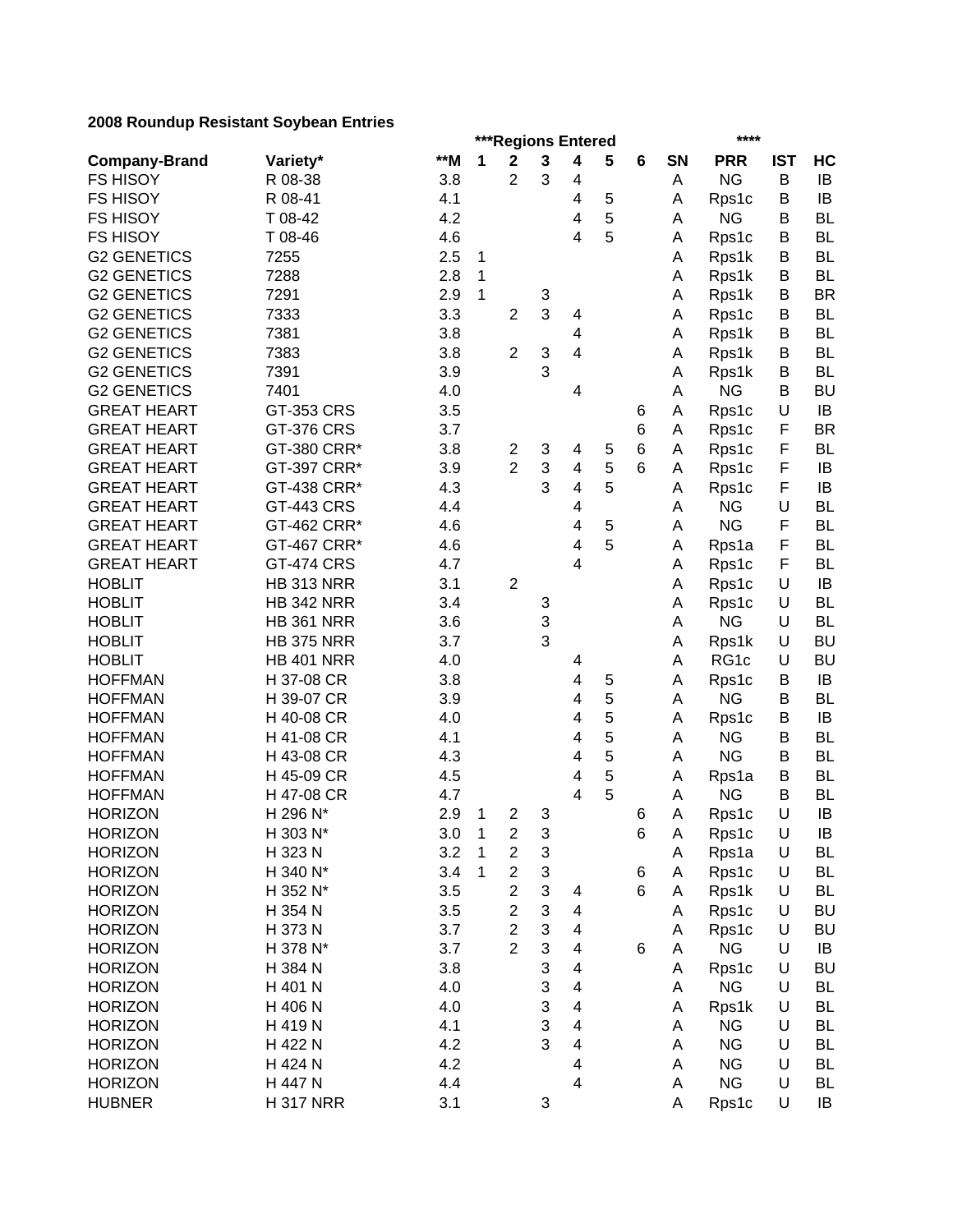|                      |                     |       |              | ***Regions Entered      |   |                         |   |   |        | ****               |            |           |
|----------------------|---------------------|-------|--------------|-------------------------|---|-------------------------|---|---|--------|--------------------|------------|-----------|
| <b>Company-Brand</b> | Variety*            | $**M$ | 1            | $\mathbf 2$             | 3 | $\overline{\mathbf{4}}$ | 5 | 6 | SN     | <b>PRR</b>         | <b>IST</b> | HC        |
| <b>HUBNER</b>        | <b>H366 NRR</b>     | 3.6   |              |                         | 3 |                         |   |   | A      | <b>NG</b>          | U          | IB        |
| <b>HUBNER</b>        | <b>H377 NRR</b>     | 3.7   |              |                         | 3 |                         |   |   | Α      | Rps1c              | F          | IB        |
| <b>HUBNER</b>        | <b>H376 NRR</b>     | 3.8   |              |                         | 3 |                         |   |   | Α      | Rps1c              | U          | IB        |
| <b>HUGHES</b>        | 327 RR              | 2.3   | 1            |                         |   |                         |   |   | S      | <b>NG</b>          | B          | <b>BL</b> |
| <b>HUGHES</b>        | 555 RR              | 2.5   | 1            |                         |   |                         |   |   | A      | <b>NG</b>          | В          | <b>BL</b> |
| <b>HUGHES</b>        | 668 RR              | 2.6   | 1            |                         |   |                         |   |   | A      | <b>NG</b>          | В          | <b>BL</b> |
| <b>HUGHES</b>        | 777 RR              | 2.7   | 1            |                         |   |                         |   |   | A      | <b>NG</b>          | В          | <b>BL</b> |
| <b>HUGHES</b>        | 796 RR              | 2.8   | 1            |                         |   |                         |   |   | А      | Rps1a              | B          | <b>BL</b> |
| <b>ICORN</b>         | 2.850               | 2.8   | 1            |                         |   |                         |   |   | А      | Rps1c              | U          | <b>BL</b> |
| <b>ICORN</b>         | 2.950               | 2.9   | 1            |                         |   |                         |   |   | А      | Rps1a              | U          | IB        |
| <b>ICORN</b>         | 3.150               | 3.1   | 1            | $\overline{c}$          | 3 |                         |   |   | А      | Rps1k              | U          | IB        |
| <b>ICORN</b>         | 3.450               | 3.4   | 1            | $\overline{c}$          | 3 |                         |   |   | А      | Rps1c              | F          | <b>BL</b> |
| <b>ICORN</b>         | 3.750               | 3.7   |              | $\overline{2}$          | 3 | 4                       |   |   | А      | Rps1c              | U          | <b>BU</b> |
| <b>ICORN</b>         | 3.950               | 3.9   |              |                         |   | 4                       |   |   | Α      | Rps1c              | U          | <b>BL</b> |
| <b>KALTENBERG</b>    | <b>KB 2309 RR</b>   | 2.3   | 1            |                         |   |                         |   |   | Α      | Rps1k              | F          | <b>BU</b> |
| <b>KALTENBERG</b>    | <b>KB 249 RR</b>    | 2.4   | 1            |                         |   |                         |   |   | Α      | <b>NG</b>          | F          | <b>BL</b> |
| <b>KALTENBERG</b>    | <b>KB 2609 RR</b>   | 2.6   | 1            |                         |   |                         |   |   | А      | <b>NG</b>          | F          | <b>BL</b> |
| <b>KALTENBERG</b>    | <b>KB 278 RR</b>    | 2.7   | 1            |                         |   |                         |   |   | Α      | <b>NG</b>          | F          | <b>BL</b> |
| <b>KALTENBERG</b>    | <b>KB 308 RR</b>    | 3.0   | 1            |                         |   |                         |   |   | А      | Rps1c              | F          | <b>BU</b> |
| <b>KITCHEN</b>       | <b>KSC 3086 CRR</b> | 3.0   |              |                         | 3 |                         |   |   | А      | Rps1c              | U          | IB        |
| <b>KITCHEN</b>       | <b>KSC 3479 CRR</b> | 3.4   |              |                         | 3 |                         |   |   | А      | Rps1k              | U          | <b>BR</b> |
| <b>KITCHEN</b>       | <b>KSC 3546 CRR</b> | 3.5   |              |                         | 3 |                         |   |   | Α      | Rps1k              | U          | <b>BL</b> |
| <b>KITCHEN</b>       | <b>KSC 3786 CRR</b> | 3.7   |              |                         | 3 | 4                       |   |   | Α      | Rps1c              | U          | <b>BU</b> |
| <b>KITCHEN</b>       | <b>KSC 3869 CRR</b> | 3.8   |              |                         | 3 | $\overline{4}$          |   |   | А      | Rps1c              | U          | <b>BR</b> |
| <b>KITCHEN</b>       | <b>KSC 3982 CRR</b> | 3.9   |              |                         |   | 4                       |   |   | Α      | Rps1k              | U          | Y         |
| <b>KITCHEN</b>       | <b>KSC 4082 CRR</b> | 4.0   |              |                         | 3 | $\overline{4}$          |   |   | А      | Rpg1c              | U          | IB        |
| <b>KRUGER</b>        | K-170 RRSCN         | 1.7   | 1            |                         |   |                         |   |   | Α      | <b>NG</b>          | U          | <b>BR</b> |
| <b>KRUGER</b>        | K-189 RRSCN         | 1.8   | 1            |                         |   |                         |   |   | Α      | Rps1k              | U          | IB        |
| <b>KRUGER</b>        | K-201 RRSCN         | 2.0   | 1            |                         |   |                         |   |   | Α      | Rps1c              | U          | <b>BL</b> |
| <b>KRUGER</b>        | K-204 RRSCN         | 2.0   | 1            |                         |   |                         |   |   | Α      | Rps1k              | U          | IB        |
| <b>KRUGER</b>        | K-220 RRSCNLINO     | 2.2   | 1            |                         |   |                         |   |   | Α      | Rps1c              | U          | IB        |
| <b>KRUGER</b>        | K-228 RRSCN         | 2.2   | 1            |                         |   |                         |   |   |        |                    | U          | M         |
| <b>KRUGER</b>        | K-239 RR            | 2.3   | 1            |                         |   |                         |   |   | Α<br>S | Rps1k<br><b>NG</b> | U          | <b>BL</b> |
| <b>KRUGER</b>        | K-245 RRSCNLINO     | 2.4   | 1            |                         |   |                         |   |   |        |                    | U          | <b>BU</b> |
|                      |                     |       | $\mathbf{1}$ |                         |   |                         |   |   | Α      | Rps1c              |            | <b>BR</b> |
| <b>KRUGER</b>        | K-248 RRSCN         | 2.4   |              | $\overline{c}$          |   |                         |   |   | A      | <b>NG</b>          | U          |           |
| <b>KRUGER</b>        | K-249 RRSCN         | 2.4   | 1            |                         |   |                         |   |   | Α      | <b>NG</b>          | U          | BL        |
| <b>KRUGER</b>        | K-251 RRSCN         | 2.5   | 1            |                         |   |                         |   |   | Α      | Rps1k              | U          | <b>BR</b> |
| <b>KRUGER</b>        | K-256 RR            | 2.5   | 1            |                         |   |                         |   |   | S      | Seg1k              | U          | BL        |
| <b>KRUGER</b>        | K-263 RRSCNLINO     | 2.6   | 1            |                         |   |                         |   |   | Α      | Rps1c              | U          | IB        |
| <b>KRUGER</b>        | K-271 RR            | 2.7   | 1            |                         |   |                         |   |   | S      | Rps1k              | U          | BL        |
| <b>KRUGER</b>        | K-272 RRSCNLINO     | 2.7   | 1            |                         |   |                         |   |   | A      | <b>NG</b>          | U          | <b>BU</b> |
| <b>KRUGER</b>        | K-274 RRSCN         | 2.7   | 1            | 2                       |   |                         |   | 6 | A      | <b>NG</b>          | U          | <b>BU</b> |
| <b>KRUGER</b>        | K-275 RRSCN         | 2.7   | 1            | $\overline{c}$          |   |                         |   |   | A      | Rps1k              | F          | IB        |
| <b>KRUGER</b>        | K-285 RRSCN         | 2.8   | 1            | $\overline{2}$          | 3 |                         |   |   | A      | Rps1a              | U          | <b>BL</b> |
| <b>KRUGER</b>        | K-294 RRSCN         | 2.9   |              | $\overline{c}$          |   |                         |   |   | В      | <b>NG</b>          | U          | BL        |
| <b>KRUGER</b>        | K-297 RRSCN         | 2.9   | 1            | $\overline{2}$          | 3 |                         |   |   | A      | Rps1k              | U          | <b>BR</b> |
| <b>KRUGER</b>        | K-302 RRSCNLINO     | 3.0   |              | $\overline{\mathbf{c}}$ |   |                         |   |   | A      | <b>NG</b>          | U          | <b>BU</b> |
| <b>KRUGER</b>        | K-316 RRSCN         | 3.1   | 1            | $\overline{2}$          | 3 |                         |   | 6 | Α      | <b>NG</b>          | U          | <b>BU</b> |
| <b>KRUGER</b>        | K-321 RRSCNLINO     | 3.2   |              | $\overline{2}$          |   |                         |   |   | Α      | <b>NG</b>          | U          | <b>BU</b> |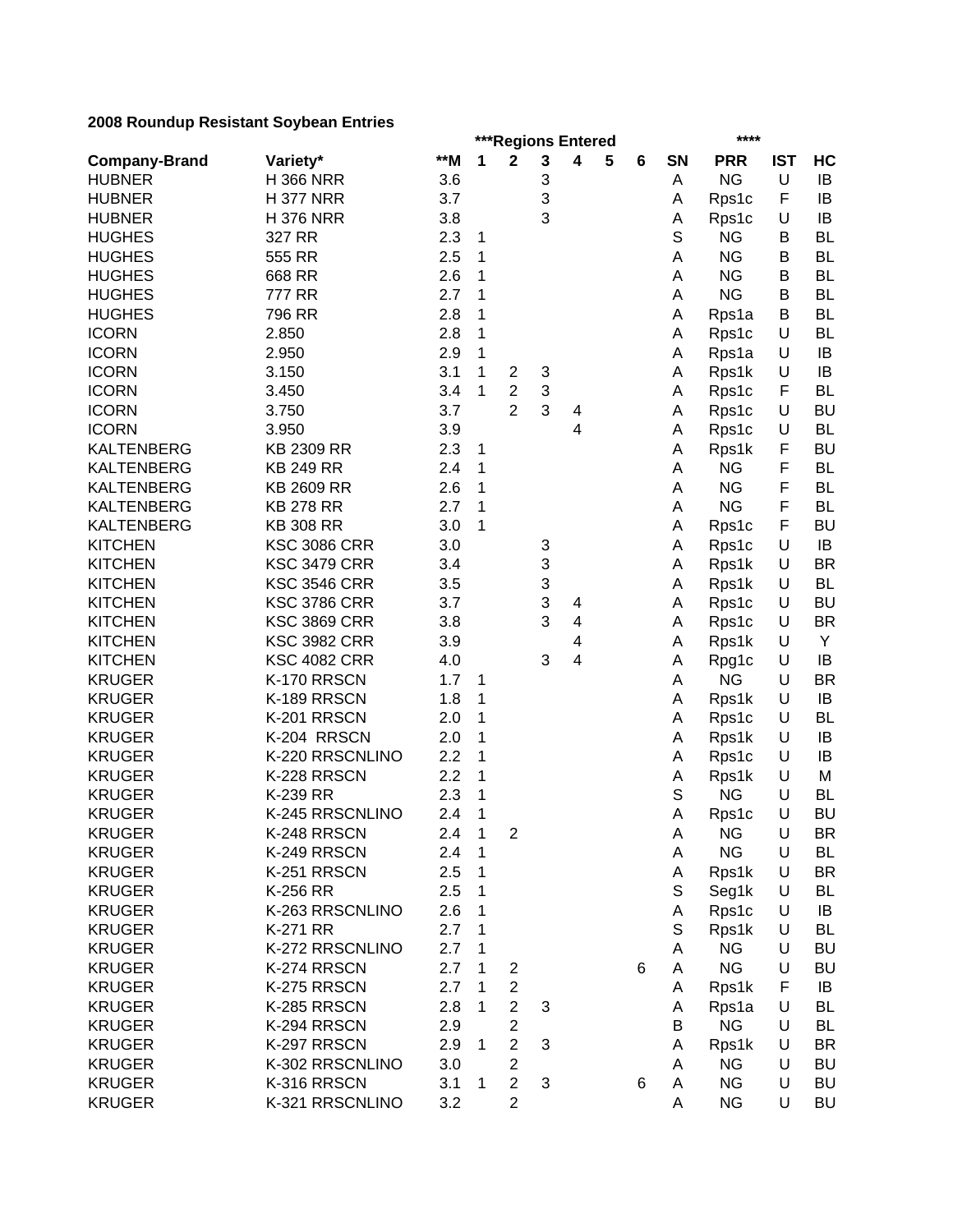|                      |                        |       |   |                                           |        | ***Regions Entered      |   |   |    | ****               |            |           |
|----------------------|------------------------|-------|---|-------------------------------------------|--------|-------------------------|---|---|----|--------------------|------------|-----------|
| <b>Company-Brand</b> | Variety*               | $**M$ | 1 | $\mathbf 2$                               | 3      | 4                       | 5 | 6 | SN | <b>PRR</b>         | <b>IST</b> | HC        |
| <b>KRUGER</b>        | K-329 RRSCN            | 3.2   | 1 | $\overline{c}$                            | 3      |                         |   |   | А  | Rps1c              | U          | IB        |
| <b>KRUGER</b>        | K-333 RRSCN            | 3.3   |   | $\overline{c}$                            |        |                         |   |   | Α  | Rps1k              | U          | <b>BL</b> |
| <b>KRUGER</b>        | K-338 RRSCNLINO        | 3.3   |   | $\overline{c}$                            | 3      |                         |   |   | Α  | Rps1c              | U          | <b>BU</b> |
| <b>KRUGER</b>        | K-341 RRSCN            | 3.4   |   | $\overline{c}$                            | 3      |                         |   |   | Α  | Rps1k              | U          | IB        |
| <b>KRUGER</b>        | K-348 RRSCN            | 3.4   |   | $\overline{c}$                            | 3      | 4                       |   | 6 | Α  | Rps1c              | U          | <b>BL</b> |
| <b>KRUGER</b>        | K-363 RRSCN            | 3.6   |   | $\overline{c}$                            | 3      | $\overline{\mathbf{4}}$ | 5 |   | A  | <b>NG</b>          | U          | <b>BL</b> |
| <b>KRUGER</b>        | K-372 RRSCN            | 3.7   |   | $\overline{2}$                            | 3      | $\overline{4}$          | 5 |   | Α  | <b>NG</b>          | U          | <b>BU</b> |
| <b>KRUGER</b>        | K-382 RRSCN            | 3.8   |   |                                           | 3      |                         |   |   | A  | <b>NG</b>          | U          | IB        |
| <b>KRUGER</b>        | K-384 RRSCN            | 3.8   |   | $\overline{c}$                            | 3      | 4                       | 5 | 6 | A  | Rps1c              | U          | <b>BU</b> |
| <b>KRUGER</b>        | K-389 RRSCN            | 3.8   |   | $\overline{2}$                            | 3      | 4                       | 5 |   | Α  | Rps1c              | U          | <b>BU</b> |
| <b>KRUGER</b>        | K-410 RRSCN            | 4.1   |   |                                           | 3      | 4                       | 5 |   | Α  | <b>NG</b>          | U          | <b>BL</b> |
| <b>KRUGER</b>        | K-417 RRSCN            | 4.1   |   |                                           | 3      | 4                       | 5 |   | A  | <b>NG</b>          | U          | <b>BL</b> |
| <b>KRUGER</b>        | K-428 RRSCN            | 4.2   |   |                                           | 3      | $\overline{4}$          | 5 |   | Α  | <b>NG</b>          | U          | <b>BL</b> |
| <b>KRUGER</b>        | K-433 RRSCN            | 4.3   |   |                                           | 3      | 4                       | 5 |   | A  | <b>NG</b>          | U          | <b>BR</b> |
| <b>KRUGER</b>        | K-439 RRSCN            | 4.3   |   |                                           | 3      | 4                       | 5 |   | A  | <b>NG</b>          | U          | <b>BL</b> |
| <b>KRUGER</b>        | K-476 RRSCN            | 4.7   |   |                                           |        | 4                       | 5 |   | A  | <b>NG</b>          | U          | <b>BL</b> |
| <b>KRUGER</b>        | K-489 RRSCN            | 4.8   |   |                                           |        | 4                       | 5 |   | Α  | Rps1c              | U          | <b>BL</b> |
| <b>LATHAM</b>        | L 2620 RX*             | 2.6   | 1 | 2                                         |        |                         |   |   | X  | Rps1k              | B          | <b>BL</b> |
| <b>LEWIS</b>         | 2908                   | 2.9   |   | $\overline{c}$                            |        |                         |   |   | Α  | Rps1k              | F          | <b>BR</b> |
| <b>LEWIS</b>         | 3599                   | 3.5   |   | $\overline{2}$                            | 3      |                         |   |   | Α  | Rps1c              | F          | <b>BL</b> |
| <b>LEWIS</b>         | 3698                   | 3.6   |   |                                           | 3      |                         |   |   | Α  | Rps1c              | F          | <b>BU</b> |
| <b>LEWIS</b>         | 3909                   | 3.9   |   |                                           | 3      | 4                       |   |   | Α  | Rps1c              | F          | <b>BU</b> |
| <b>LEWIS</b>         | 3968                   | 3.9   |   |                                           | 3      |                         |   |   | Α  | Rps1c              | F          | <b>BL</b> |
| <b>LEWIS</b>         | 4009                   | 4.0   |   |                                           |        | 4                       |   |   | Α  | Rps1c              | F          | IB        |
| <b>LEWIS</b>         | 4159                   | 4.1   |   |                                           |        | 4                       |   |   | Α  | Rps1c?             | F          | <b>BL</b> |
| <b>LEWIS</b>         | 4408                   | 4.4   |   |                                           |        | 4                       |   |   | A  | <b>NG</b>          | F          | <b>BL</b> |
| <b>LEWIS</b>         | 4729                   | 4.7   |   |                                           |        | 4                       |   |   | Α  | Rps1c              | F          | <b>BL</b> |
| <b>LEWIS</b>         | 3407*                  | 3.4   |   | $\overline{2}$                            | 3      |                         |   |   | Α  | Rps1c              | F          | <b>BL</b> |
| <b>LEWIS</b>         | 3827*                  | 3.8   |   |                                           | 3      |                         |   |   | A  | <b>NG</b>          | F          | IB        |
| <b>LEWIS</b>         | 4207*                  | 4.2   |   |                                           | 3      | 4                       |   |   | A  | <b>NG</b>          | F          | <b>BL</b> |
| <b>LG SEEDS</b>      | C 2568 NRR             | 2.5   | 1 |                                           |        |                         |   |   | Α  | Rps1k              | F          | IB        |
| <b>LG SEEDS</b>      | C 3445 NRR             | 3.4   |   | $\overline{2}$                            |        |                         |   |   | A  | Rps1c              | U          | <b>BL</b> |
| <b>MARTIN</b>        | <b>M 832 NRR</b>       | 3.2   |   |                                           | 3      |                         |   |   | Α  | Rps1k              | U          | <b>BL</b> |
| <b>MARTIN</b>        | <b>M 835 NRR</b>       | 3.5   |   |                                           | 3      |                         |   |   | A  | Rps1c              | U          | <b>BL</b> |
| <b>MARTIN</b>        | <b>M 927 NRR</b>       | 2.7   |   |                                           | 3      |                         |   |   | A  | <b>NG</b>          | U          | BL        |
| <b>MARTIN</b>        | M 930 NRR              | 3.0   |   |                                           | 3      |                         |   |   | Α  | NG                 | U          | <b>BL</b> |
| <b>MAVRICK</b>       | 5284 RR*               | 2.8   | 1 |                                           |        |                         |   |   | Α  | <b>NG</b>          | U          | IB        |
| <b>MAVRICK</b>       | 6343 RR*               | 3.4   |   | $\overline{\mathbf{c}}$<br>$\overline{2}$ | 3      |                         |   |   |    |                    | U          | IB        |
|                      |                        |       |   |                                           | 3      | 4                       |   |   | Α  | Rps1c<br><b>NG</b> | U          |           |
| <b>MAVRICK</b>       | 6369 RR*               | 3.6   |   |                                           |        |                         |   |   | Α  |                    |            | IB        |
| <b>MAVRICK</b>       | 7270 RR*               | 2.7   | 1 | $\overline{c}$                            |        |                         |   |   | Α  | Rps1a              | U          | BL        |
| <b>MAVRICK</b>       | 7303 RR*               | 3.0   |   | $\overline{c}$                            | 3<br>3 |                         |   |   | Α  | Rps1c              | U          | <b>BR</b> |
| <b>MAVRICK</b>       | 7376 RR*               | 3.7   |   |                                           |        | 4                       |   |   | Α  | Rps1k              | U          | <b>BU</b> |
| <b>MERSCHMAN</b>     | APACHE 925 RR          | 2.5   | 1 | $\overline{2}$                            |        |                         |   |   | Α  | Rps1k              | В          | IB        |
| <b>MERSCHMAN</b>     | ATLANTA 846 RR*        | 4.6   |   |                                           |        | 4                       | 5 |   | D  | ΝG                 | F          | BL        |
| <b>MERSCHMAN</b>     | CHARLESTON 649 RR* 4.9 |       |   |                                           |        | 4                       | 5 |   | Χ  | <b>NG</b>          | F          | <b>BL</b> |
| <b>MERSCHMAN</b>     | CHEROKEE 729 RR*       | 2.9   | 1 | 2                                         | 3      |                         |   |   | A  | <b>NG</b>          | В          | <b>BL</b> |
| <b>MERSCHMAN</b>     | EISENHOWER 937 RR      | 3.7   |   | 2                                         | 3      | 4                       |   |   | Α  | Rps1c              | В          | <b>BU</b> |
| <b>MERSCHMAN</b>     | GRANT 935 RR           | 3.5   |   | $\overline{c}$                            | 3      |                         |   |   | A  | Rps1c              | В          | IB        |
| <b>MERSCHMAN</b>     | KENNEDY 836 RR         | 3.6   |   | $\overline{c}$                            | 3      |                         |   |   | Α  | Rps1k              | B          | <b>BU</b> |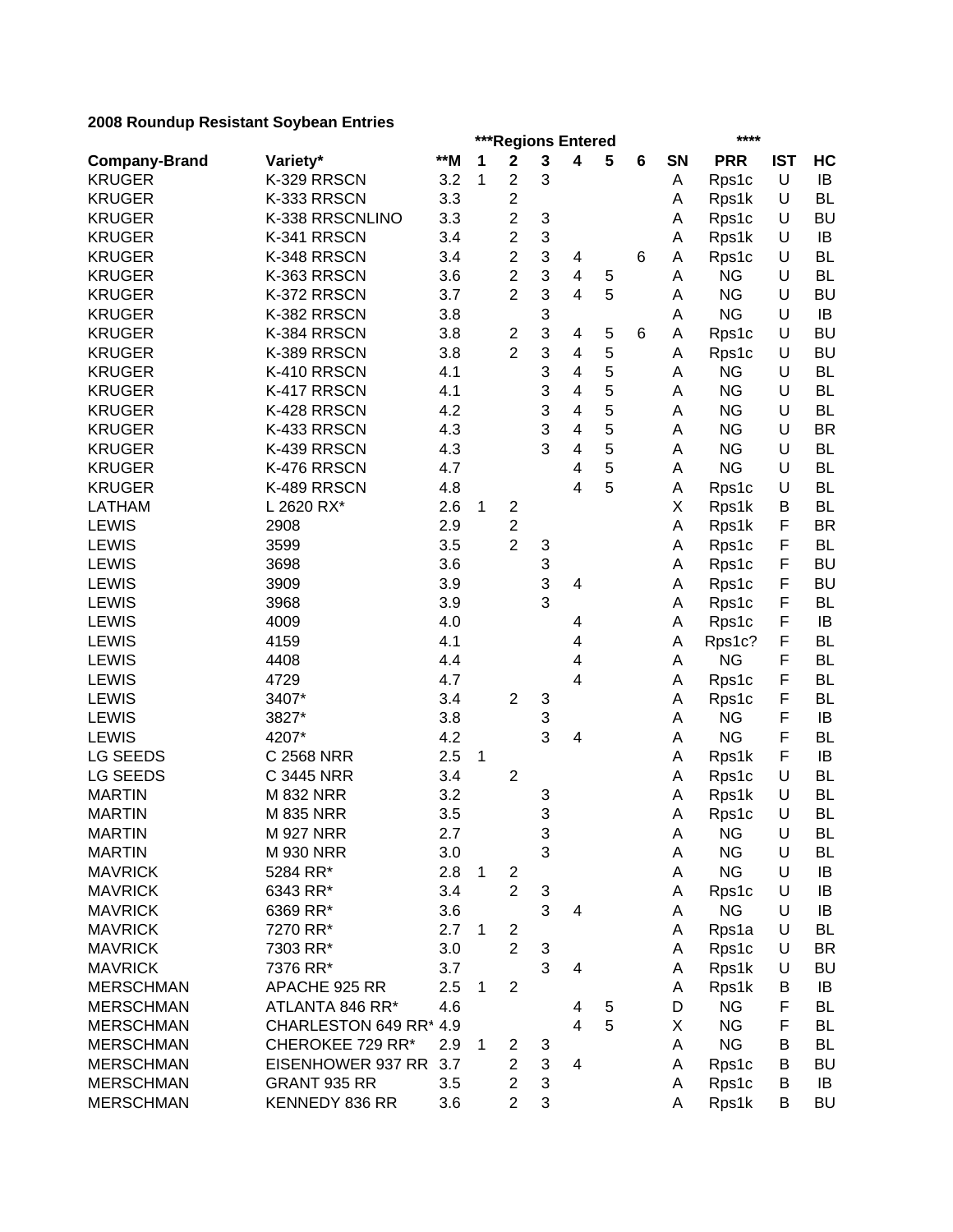|                      |                 |       |   | ***Regions Entered      |                           |                |   |   |             | ****       |            |           |
|----------------------|-----------------|-------|---|-------------------------|---------------------------|----------------|---|---|-------------|------------|------------|-----------|
| <b>Company-Brand</b> | Variety*        | $**M$ | 1 | $\mathbf 2$             | $\mathbf 3$               | 4              | 5 | 6 | <b>SN</b>   | <b>PRR</b> | <b>IST</b> | HC        |
| <b>MERSCHMAN</b>     | MADISON 938 RR  | 3.8   |   | $\overline{c}$          | 3                         | 4              |   |   | Α           | Rps1c      | B          | <b>BU</b> |
| <b>MERSCHMAN</b>     | MCKINLEY 933 RR | 3.3   |   | $\overline{2}$          | 3                         |                |   |   | Α           | Rps1c      | В          | <b>BU</b> |
| <b>MERSCHMAN</b>     | MEMPHIS 943 RR  | 4.3   |   |                         |                           | 4              |   |   | Α           | <b>NG</b>  | В          | <b>BL</b> |
| <b>MERSCHMAN</b>     | PHOENIX 940 RR  | 4.0   |   |                         | 3                         | $\overline{4}$ |   |   | A           | <b>NG</b>  | B          | <b>BL</b> |
| <b>MERSCHMAN</b>     | SANTA FE 945 RR | 4.5   |   |                         |                           | $\overline{4}$ |   |   | А           | <b>NG</b>  | В          | <b>BL</b> |
| <b>MERSCHMAN</b>     | SHAWNEE 928 RR  | 2.8   | 1 | $\overline{2}$          | 3                         |                |   |   | Α           | Rps1c      | В          | IB        |
| MIDWEST SEED GEN     | GR 2531*        | 2.5   | 1 |                         |                           |                |   |   | S           | Rps1k      | U          | <b>BR</b> |
| MIDWEST SEED GEN     | GR 2731*        | 2.7   | 1 | $\boldsymbol{2}$        |                           |                |   |   | Α           | Rps1k      | U          | IB        |
| MIDWEST SEED GEN     | GR 2751*        | 2.7   | 1 | $\overline{c}$          |                           |                |   |   | $\mathbb S$ | Rps1k      | U          | IB        |
| MIDWEST SEED GEN     | GR 2934*        | 2.9   | 1 | $\overline{\mathbf{c}}$ |                           |                |   |   | Α           | Rps1k      | U          | <b>BR</b> |
| MIDWEST SEED GEN     | GR 3033         | 3.0   |   | $\overline{c}$          |                           |                |   |   | A           | Rps1c      | U          | <b>BU</b> |
| MIDWEST SEED GEN     | GR 3104*        | 3.1   |   | $\overline{\mathbf{c}}$ |                           |                |   |   | Α           | Rps1c      | U          | <b>BU</b> |
| MIDWEST SEED GEN     | GR 3433*        | 3.4   |   | $\overline{c}$          | 3                         |                |   | 6 | Α           | Rps1c      | U          | IB        |
| MIDWEST SEED GEN     | GR 3631*        | 3.6   |   | $\overline{2}$          | 3                         |                |   |   | Α           | <b>NG</b>  | U          | <b>BL</b> |
| MIDWEST SEED GEN     | GR 3833         | 3.8   |   |                         | 3                         | 4              |   | 6 | Α           | Rps1c      | U          | <b>BU</b> |
| MIDWEST SEED GEN     | GR 3934*        | 3.9   |   |                         | 3                         |                |   |   | Α           | Rps1c      | U          | Y         |
| MIDWEST SEED GEN     | GR 4133         | 4.1   |   |                         |                           | 4              |   |   | Α           | <b>NG</b>  | U          | <b>BL</b> |
| MIDWEST SEED GEN     | GR 4533         | 4.5   |   |                         |                           | 4              | 5 |   | Α           | <b>NG</b>  | U          | <b>BL</b> |
| MIDWEST SEED GEN     | GR 4833         | 4.8   |   |                         |                           |                | 5 |   | Α           | Rps1c      | U          | BL        |
| MIDWEST SEED GEN     | GR 5031         | 5.0   |   |                         |                           |                | 5 |   | A           | <b>NG</b>  | U          | <b>BL</b> |
| <b>MUNSON</b>        | 8279 RR         | 2.7   |   | $\overline{\mathbf{c}}$ | 3                         |                |   |   | Α           | Rps1c      | B          | <b>BL</b> |
| <b>MUNSON</b>        | 8298 RR         | 2.9   |   | $\overline{c}$          | 3                         |                |   |   | A           | Rps1c      | B          | IB        |
| <b>MUNSON</b>        | 8328 RR         | 3.2   |   | $\mathbf{2}$            | 3                         |                |   |   | Α           | Rps1c      | B          | IB        |
| <b>MUNSON</b>        | 8349 RR         | 3.4   |   | $\overline{2}$          | 3                         |                |   |   | A           | Rps1c      | B          | <b>BU</b> |
| <b>MUNSON</b>        | 8379 RR         | 3.7   |   | $\overline{2}$          | 3                         |                |   |   | A           | Rps1c      | В          | <b>BU</b> |
| MW PREMIUM GEN       | MPV 5206 NRR*   | 5.2   |   |                         |                           |                | 5 |   | BC          | <b>NG</b>  | U          | <b>BL</b> |
| MW PREMIUM GEN       | MPV 5308 NRR*   | 5.3   |   |                         |                           |                | 5 |   | BC          | <b>NG</b>  | F          | <b>BL</b> |
| <b>MWS</b>           | 2414 CRR*       | 2.4   |   | $\overline{\mathbf{c}}$ |                           |                |   |   | A           | Rps1k      | F          | <b>BL</b> |
| <b>MWS</b>           | 2641 XCRR*      | 2.7   | 1 | $\overline{2}$          | 3                         |                |   |   | X           | Rps1c      | U          | <b>BL</b> |
| <b>MWS</b>           | 2831 CRR*       | 2.8   |   | $\mathbf{2}$            | 3                         |                |   |   | Α           | Rps1c      | F          | <b>BL</b> |
| <b>MWS</b>           | 2911 CRR*       | 2.9   |   | $\overline{c}$          | 3                         |                |   |   | B           | Rps1k      | U          | <b>BL</b> |
| <b>MWS</b>           | 2939 CRR*       | 2.9   |   | 2                       | 3                         |                |   |   | Α           | Rps1a      | F          | <b>BL</b> |
| <b>MWS</b>           | 3128 CRR*       | 3.1   |   | $\overline{c}$          | 3                         |                |   |   | A           | Rps1c      | F          | <b>BL</b> |
| <b>MWS</b>           | 3329 CRR*       | 3.3   |   | $\overline{2}$          | 3                         |                |   |   | A           | Rps1c      | F          | <b>BL</b> |
| <b>MWS</b>           | 3505 CRR*       | 3.5   |   | $\overline{c}$          | $\ensuremath{\mathsf{3}}$ |                |   |   | A           | Rps1c      | F          | BL        |
| <b>MYCOGEN</b>       | 5B261 RR*       | 2.6   |   | $\overline{\mathbf{c}}$ |                           |                |   |   | $\mathbb S$ | Rps1c      | F          | IB        |
| <b>MYCOGEN</b>       | 5N291 RR*       | 2.9   |   | $\overline{\mathbf{c}}$ |                           |                |   |   | Α           | Rps1k      | U          | <b>BR</b> |
| <b>MYCOGEN</b>       | 5N290 RR*       | 3.0   |   | $\overline{c}$          |                           |                |   |   | Α           | <b>NG</b>  | F          | <b>BL</b> |
| <b>MYCOGEN</b>       | 5N310 RR*       | 3.1   |   | $\overline{c}$          |                           |                |   |   | Α           | Rps1c      | F          | <b>BU</b> |
| <b>MYCOGEN</b>       | 5N320 RR*       | 3.2   |   |                         | 3                         |                |   |   | Α           | Rps1k      | U          | <b>BL</b> |
| <b>MYCOGEN</b>       | 5N352 RR*       | 3.5   |   |                         | 3                         |                |   |   | Α           | Rps1c      | U          | BL        |
| <b>MYCOGEN</b>       | 5N382 RR*       | 3.7   |   |                         | 3                         | 4              |   |   | Α           | Rps1c      | U          | <b>BU</b> |
| <b>MYCOGEN</b>       | 5N441 RR*       | 4.4   |   |                         |                           | 4              |   |   | A           | <b>NG</b>  | U          | <b>BR</b> |
| <b>MYCOGEN</b>       | 5N461 RR*       | 4.6   |   |                         |                           |                | 5 |   | Α           | <b>NG</b>  | U          | IB        |
| <b>NK BRAND</b>      | S 20-P3         | 2.0   | 1 |                         |                           |                |   |   | $\mathbb S$ | Rps3a      | В          | <b>BR</b> |
| <b>NK BRAND</b>      | S 21-N6         | 2.1   | 1 |                         |                           |                |   |   | S           | Rps1k      | B          | <b>BR</b> |
| <b>NK BRAND</b>      | S 24-J1         | 2.4   | 1 |                         |                           |                |   |   | S           | Rps1k      | B          | BR        |
| <b>NK BRAND</b>      | S 27-C4*        | 2.7   | 1 | $\sqrt{2}$              | $\sqrt{3}$                |                |   |   | Α           | Rps1k      | B          | <b>BL</b> |
| <b>NK BRAND</b>      | S 27-L4*        | 2.7   | 1 | $\overline{2}$          |                           |                |   |   | S           | Rps1k      | B          | <b>BL</b> |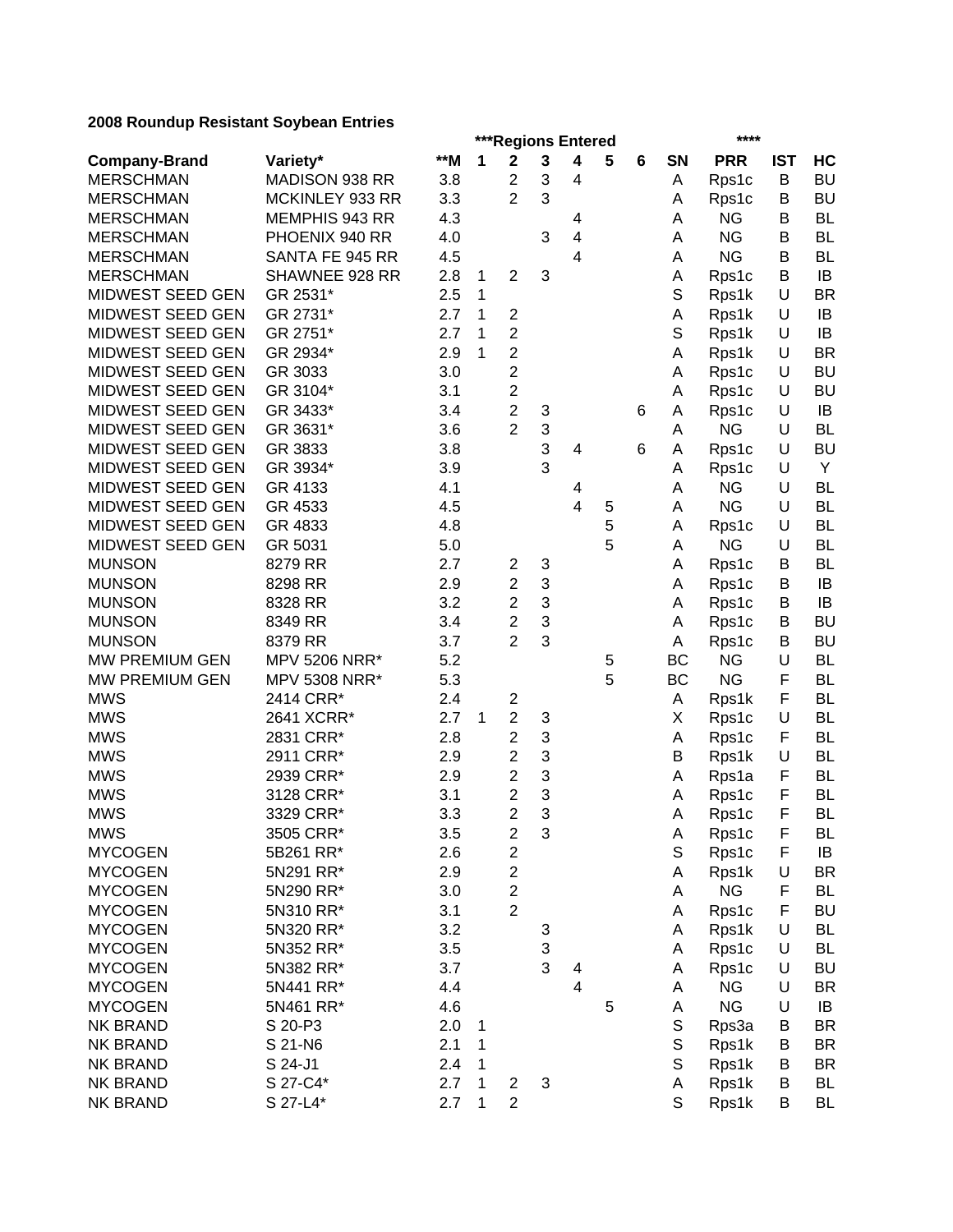|                      |                   |     |              | ***Regions Entered |   |                |   |   |    | ****       |            |           |
|----------------------|-------------------|-----|--------------|--------------------|---|----------------|---|---|----|------------|------------|-----------|
| <b>Company-Brand</b> | Variety*          | **M | 1            | $\mathbf 2$        | 3 | 4              | 5 | 6 | SN | <b>PRR</b> | <b>IST</b> | HC        |
| <b>NK BRAND</b>      | S 28-B4*          | 2.8 | 1            | 2                  | 3 |                |   |   | S  | Rps1k      | B          | <b>BR</b> |
| <b>NK BRAND</b>      | S 29-J6*          | 2.9 | 1            | $\overline{c}$     | 3 |                |   |   | A  | Rps1a      | B          | <b>BL</b> |
| <b>NK BRAND</b>      | S 30-F5*          | 3.0 | 1            | $\overline{c}$     | 3 |                |   |   | Α  | Rps1a      | U          | <b>BL</b> |
| <b>NK BRAND</b>      | S 32-E2*          | 3.2 | 1            | $\overline{2}$     | 3 |                |   |   | A  | Rps1a      | В          | <b>BR</b> |
| <b>NK BRAND</b>      | S 34-R2*          | 3.4 |              | $\overline{c}$     | 3 |                |   |   | Α  | Rps1a      | В          | <b>BL</b> |
| <b>NK BRAND</b>      | S 35-T9*          | 3.5 |              | $\overline{c}$     | 3 | 4              |   |   | Α  | <b>NG</b>  | B          | <b>BL</b> |
| <b>NK BRAND</b>      | S 37-F7*          | 3.7 |              | $\overline{2}$     | 3 | $\overline{4}$ |   |   | Α  | <b>NG</b>  | В          | <b>BL</b> |
| <b>NK BRAND</b>      | S 37-P5*          | 3.7 |              | $\overline{2}$     | 3 | $\overline{4}$ |   |   | Α  | <b>NG</b>  | B          | <b>BL</b> |
| <b>NK BRAND</b>      | S 38-D5*          | 3.8 |              |                    | 3 | 4              | 5 |   | Α  | Rps1c      | В          | <b>BR</b> |
| <b>NK BRAND</b>      | S 39-A3*          | 3.9 |              |                    | 3 | 4              | 5 |   | A  | <b>NG</b>  | В          | <b>BL</b> |
| <b>NK BRAND</b>      | S 41-R6*          | 4.1 |              |                    | 3 | 4              | 5 |   | A  | <b>NG</b>  | В          | <b>BL</b> |
| <b>NK BRAND</b>      | S 43-B1*          | 4.3 |              |                    |   | 4              | 5 |   | A  | Rps1c      | В          | <b>BR</b> |
| <b>NK BRAND</b>      | S 43-N6           | 4.3 |              |                    |   | 4              | 5 |   | A  | Rps1c      | В          | <b>BL</b> |
| <b>NK BRAND</b>      | S 44-D5*          | 4.4 |              |                    |   | 4              | 5 |   | A  | Rps1c      | В          | <b>BR</b> |
| <b>NK BRAND</b>      | S 45-E5*          | 4.5 |              |                    |   | 4              | 5 |   | A  | Rps1k      | В          | <b>BL</b> |
| <b>NK BRAND</b>      | S 47-D9           | 4.7 |              |                    |   | 4              | 5 |   | А  | Rps1c      | B          | <b>BL</b> |
| <b>NK BRAND</b>      | XR 2686*          | 2.6 | 1            | $\overline{2}$     |   |                |   |   | B  | Rps1k      | B          | <b>BL</b> |
| <b>NU-AG</b>         | <b>NA 300 NRR</b> | 3.0 |              |                    | 3 |                |   |   | Α  | Rps1c      | U          | IB        |
| <b>NU-AG</b>         | <b>NA 341 NRR</b> | 3.4 |              |                    | 3 |                |   |   | Α  | <b>NG</b>  | F          | <b>BL</b> |
| <b>NU-AG</b>         | <b>NA 354 NRR</b> | 3.5 |              |                    | 3 |                |   |   | А  | Rps1k      | U          | <b>BL</b> |
| <b>NU-AG</b>         | <b>NA 374 NRR</b> | 3.7 |              |                    | 3 |                |   |   | Α  | Rps1c      | U          | <b>BR</b> |
| <b>NU-AG</b>         | NA 386 NRRSTS     | 3.8 |              |                    | 3 |                |   |   | Α  | Rps1c      | U          | Y         |
| <b>NUTECH</b>        | 6277              | 2.7 |              |                    | 3 |                |   |   | S  | <b>NG</b>  | В          | <b>BL</b> |
| <b>NUTECH</b>        | 7274              | 2.7 | 1            | $\overline{c}$     |   |                |   |   | Α  | Rps1k      | В          | IB        |
| <b>NUTECH</b>        | 7277              | 2.7 | 1            |                    |   |                |   |   | Α  | Rps1k      | B          | IB        |
| <b>NUTECH</b>        | 7296              | 2.9 |              | $\overline{c}$     | 3 |                |   |   | Α  | Rps1c      | B          | <b>BU</b> |
| <b>NUTECH</b>        | 7297              | 2.9 | 1            | $\overline{c}$     | 3 |                |   |   | A  | Rps1k      | B          | IB        |
| <b>NUTECH</b>        | 7316              | 3.1 |              | $\overline{2}$     | 3 |                |   |   | A  | Rps1c      | B          | IB        |
| <b>NUTECH</b>        | 7354              | 3.5 |              |                    | 3 | 4              |   |   | A  | Rps1c      | В          | <b>BU</b> |
| <b>NUTECH</b>        | 7399              | 3.9 |              | $\overline{2}$     | 3 |                |   |   | A  | Rps1c      | В          | <b>BL</b> |
| <b>NUTECH</b>        | 7417              | 4.1 |              |                    |   | 4              |   |   | А  | <b>NG</b>  | В          | <b>BL</b> |
| <b>NUTECH</b>        | 7438              | 4.3 |              |                    |   | 4              |   |   | А  | <b>NG</b>  | B          | <b>BL</b> |
| <b>NUTECH</b>        | 7475              | 4.7 |              |                    |   | 4              |   |   | Α  | <b>NG</b>  | B          | <b>BL</b> |
| <b>NUTECH</b>        | NT-2220 RR        | 2.2 | 1            |                    |   |                |   |   | S  | <b>NG</b>  | B          | <b>BL</b> |
| <b>NUTECH</b>        | NT-2324+RRSCN     | 2.3 | $\mathbf{1}$ | $\overline{c}$     |   |                |   |   | A  | Rps1c      | В          | BR        |
| <b>NUTECH</b>        | NT-3888 RRSCN     | 3.8 |              |                    | 3 | 4              |   |   | Α  | <b>NG</b>  | B          | IB        |
| <b>NUTECH</b>        | NT-3909 RRSCN*    | 3.9 |              |                    | 3 | 4              |   |   | Α  | Rps1c      | B          | <b>BU</b> |
| <b>NUTECH</b>        | NT-4041 RRSCN*    | 4.0 |              |                    | 3 | 4              |   |   | Α  | <b>NG</b>  | В          | <b>BL</b> |
| <b>PIONEER</b>       | 92M54*            | 2.5 | 1            | $\overline{c}$     |   |                |   |   | Α  | Rps1c      | В          | <b>BR</b> |
| <b>PIONEER</b>       | 92M61*            | 2.6 |              | $\overline{c}$     |   |                |   |   | A  | <b>NG</b>  | B          | <b>BU</b> |
| <b>PIONEER</b>       | 92M81*            | 2.8 |              | $\overline{2}$     | 3 |                |   |   | Α  | Rps1c      | B          | <b>BL</b> |
| <b>PIONEER</b>       | 92Y30             | 2.3 | 1            |                    |   |                |   |   | Α  | Rps1k      | B          | IB        |
| <b>PIONEER</b>       | 92Y80*            | 2.8 | 1            | $\overline{c}$     | 3 |                |   |   | Α  | Rps1k      | В          | <b>BR</b> |
| <b>PIONEER</b>       | 93M11*            | 3.1 |              | $\overline{2}$     | 3 |                |   |   | S  | Rps1k      | B          | <b>BL</b> |
| <b>PIONEER</b>       | 93M12*            | 3.1 |              | $\overline{c}$     |   |                |   |   | A  | Rps1c      | В          | <b>BL</b> |
| <b>PIONEER</b>       | 93M42*            | 3.4 | 1            | $\overline{2}$     | 3 | 4              |   |   | A  | <b>NG</b>  | В          | <b>BL</b> |
| <b>PIONEER</b>       | 93M61*            | 3.6 | 1            | $\overline{2}$     | 3 | 4              |   |   | Α  | Rps1k      | В          | <b>BL</b> |
| <b>PIONEER</b>       | 93Y02             | 3.0 | 1            | $\overline{2}$     | 3 |                |   |   | A  | Rps1k      | В          | <b>BL</b> |
| <b>PIONEER</b>       | 93Y11*            | 3.1 | 1            | $\overline{2}$     | 3 |                |   |   | A  | Rps1k      | В          | <b>BL</b> |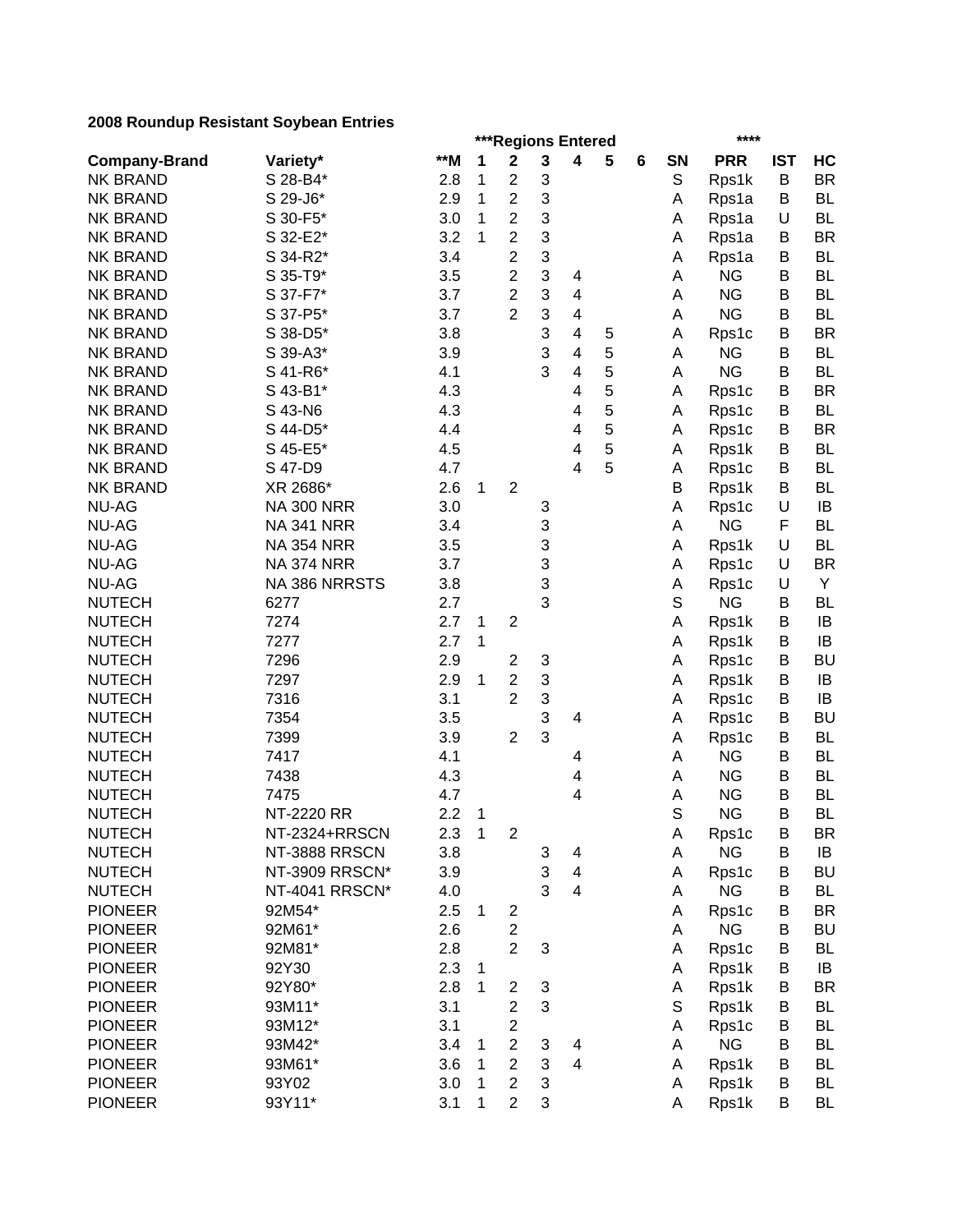|                      |                     |     |              | ***Regions Entered                        |             |                         |   |   |           | ****       |             |           |
|----------------------|---------------------|-----|--------------|-------------------------------------------|-------------|-------------------------|---|---|-----------|------------|-------------|-----------|
| <b>Company-Brand</b> | Variety*            | **M | 1            | $\mathbf 2$                               | $\mathbf 3$ | 4                       | 5 | 6 | <b>SN</b> | <b>PRR</b> | <b>IST</b>  | HC        |
| <b>PIONEER</b>       | 93Y70*              | 3.7 |              | 2                                         | 3           | 4                       |   |   | Α         | <b>NG</b>  | B           | <b>BU</b> |
| <b>PIONEER</b>       | 94M30*              | 4.3 |              |                                           |             | 4                       | 5 |   | A         | Rps1k      | В           | <b>BL</b> |
| <b>PIONEER</b>       | 94M50*              | 4.5 |              |                                           |             | 4                       | 5 |   | Α         | Rps1c      | В           | <b>BL</b> |
| <b>PIONEER</b>       | 94M70*              | 4.7 |              |                                           |             | 4                       | 5 |   | Α         | Rps1k      | B           | <b>BL</b> |
| <b>PIONEER</b>       | 94M80*              | 4.8 |              |                                           |             | 4                       | 5 |   | Α         | <b>NG</b>  | В           | <b>BL</b> |
| <b>PIONEER</b>       | 94Y01*              | 4.0 |              | $\overline{2}$                            | 3           | 4                       | 5 |   | Α         | Rps1k      | В           | <b>BL</b> |
| <b>PIONEER</b>       | 94Y20*              | 4.2 |              |                                           |             | 4                       | 5 |   | Α         | Rps1k      | В           | <b>BL</b> |
| <b>PIONEER</b>       | 94Y60*              | 4.6 |              |                                           |             | 4                       | 5 |   | A         | Rps1k      | B           | <b>BL</b> |
| <b>PIONEER</b>       | 94Y70*              | 4.7 |              |                                           |             | 4                       | 5 |   | Α         | <b>NG</b>  | В           | <b>BL</b> |
| PRAIRIE BRAND        | <b>PB-2207 NRR</b>  | 2.2 | 1            |                                           |             |                         |   |   | Α         | Rps1k      | B           | M         |
| PRAIRIE BRAND        | PB-2347 NRR*        | 2.3 | 1            |                                           |             |                         |   |   | Α         | Rps1k      | B           | IB        |
| PRAIRIE BRAND        | PB-2443 RR*         | 2.4 | 1            |                                           |             |                         |   |   | S         | Rps1k      | В           | <b>BL</b> |
| PRAIRIE BRAND        | <b>PB-2558 NRR</b>  | 2.5 | 1            |                                           |             |                         |   |   | A         | <b>NG</b>  | B           | <b>BL</b> |
| PRAIRIE BRAND        | <b>PB-2698 NRR</b>  | 2.6 | 1            |                                           |             |                         |   |   | А         | Rps1k      | B           | IB        |
| PRAIRIE BRAND        | PB-2907 NRR*        |     | 1            |                                           |             |                         |   |   |           |            |             | <b>BR</b> |
|                      | PB-2956 NRR*        | 2.9 | 1            | $\overline{\mathbf{c}}$<br>$\overline{2}$ |             |                         |   |   | Α         | Rps1k      | В<br>B      |           |
| PRAIRIE BRAND        |                     | 3.0 |              |                                           |             |                         |   |   | A         | <b>NG</b>  |             | <b>BU</b> |
| PRAIRIE BRAND        | <b>PB-3058 NRR</b>  | 3.0 |              | $\overline{\mathbf{c}}$                   |             |                         |   |   | Α         | Rps1c      | B           | <b>BU</b> |
| PRAIRIE BRAND        | <b>PB-3137 NRR</b>  | 3.1 |              | $\overline{2}$                            |             |                         |   |   | Α         | Rps1c      | B           | IB        |
| PRAIRIE BRAND        | PB-3357 NRR*        | 3.3 |              | $\overline{2}$                            |             |                         |   |   | A         | <b>NG</b>  | В           | <b>BL</b> |
| PRAIRIE BRAND        | <b>PB-3598 NRR</b>  | 3.5 |              | $\overline{\mathbf{c}}$                   |             |                         |   |   | Α         | Rps1c      | B           | <b>BU</b> |
| <b>PUBLIC</b>        | LD 06-50113 R*      | 2.5 | 1            | $\overline{2}$                            | 3           |                         |   | 6 | A         | R?         | U           | M         |
| <b>PUBLIC</b>        | LD 06-50122 R*      | 2.3 | 1            | $\overline{2}$                            | 3           |                         |   | 6 | Α         | R?         | U           | <b>BU</b> |
| <b>RENK</b>          | <b>RS 239 RR</b>    | 2.3 | 1            |                                           |             |                         |   |   | S         | Rps1k      | U           | <b>BL</b> |
| <b>RENK</b>          | <b>RS 247 NRR</b>   | 2.4 | 1            |                                           |             |                         |   |   | A         | Rps1c      | F           | <b>BR</b> |
| <b>RENK</b>          | <b>RS 259 NRR</b>   | 2.5 | 1            |                                           |             |                         |   |   | Α         | <b>NG</b>  | U           | <b>BL</b> |
| <b>RENK</b>          | <b>RS 265 RR</b>    | 2.6 | 1            |                                           |             |                         |   |   | S         | Rps1c      | F           | IB        |
| <b>RENK</b>          | <b>RS 277 NRR</b>   | 2.7 | 1            |                                           |             |                         |   |   | Α         | <b>NG</b>  | F           | <b>BL</b> |
| <b>ROESCHLEY</b>     | 2575 CRR            | 2.5 | 1            |                                           |             |                         |   |   | A         | <b>NG</b>  | U           | <b>BL</b> |
| <b>ROESCHLEY</b>     | 2860 CRR*           | 2.8 | 1            |                                           |             |                         |   |   | Α         | Rps1a      | U           | <b>BL</b> |
| <b>ROESCHLEY</b>     | 2960 CRR*           | 2.9 | 1            |                                           |             |                         |   |   | Α         | Rps1a      | U           | IB        |
| <b>ROESCHLEY</b>     | 2972 CRR*           | 2.9 | $\mathbf{1}$ |                                           |             |                         |   |   | Α         | Rps1c      | U           | IB        |
| <b>ROESCHLEY</b>     | 3172 CRR*           | 3.1 |              | $\overline{\mathbf{c}}$                   |             |                         |   |   | Α         | Rps1c      | U           | IB        |
| <b>ROESCHLEY</b>     | 3173 CRR*           | 3.1 |              | $\overline{c}$                            |             |                         |   |   | Α         | Rps1c      | U           | <b>BU</b> |
| <b>ROESCHLEY</b>     | 3585 CRR            | 3.4 |              | $\overline{c}$                            |             |                         |   |   | A         | Rps1a      | U           | IB        |
| <b>ROESCHLEY</b>     | 3462 CRR*           | 3.4 |              | $\overline{c}$                            |             |                         |   |   | A         | Rps1c      | $\mathsf U$ | <b>BL</b> |
| <b>ROESCHLEY</b>     | 4351 CRR*           | 3.1 |              | 2                                         |             |                         |   |   | Α         | Rps1k      | U           | IB        |
| <b>SCHILLINGER</b>   | 300.RC              | 3.0 |              | $\overline{2}$                            |             |                         |   |   | Α         | <b>NG</b>  | F           | IB        |
| <b>SCHILLINGER</b>   | 398.RCP             | 3.9 |              |                                           | 3           | 4                       |   |   | Α         | Rps1c      | F           | <b>BL</b> |
| <b>SCHILLINGER</b>   | 457.RCP             | 4.5 |              |                                           |             | $\overline{\mathbf{4}}$ |   |   | Α         | Rps1c      | F           | <b>BL</b> |
| <b>SHEPHERD</b>      | <b>SB 195 CNRR*</b> | 1.9 | 1            |                                           |             |                         |   |   | Α         | <b>NG</b>  | U           | <b>BL</b> |
| SOUTHERN CROSS       | <b>CALEB NRRSTS</b> | 4.4 |              |                                           |             | 4                       | 5 |   | Α         | <b>NG</b>  | U           | <b>BL</b> |
| SOUTHERN CROSS       | DAMASCUS NRRSTS     | 5.0 |              |                                           |             |                         | 5 |   | Α         | <b>NG</b>  | U           | IB        |
| SOUTHERN CROSS       | <b>ELINRRSTS</b>    | 4.7 |              |                                           |             | 4                       | 5 |   | Α         | <b>NG</b>  | U           | IB        |
| SOUTHERN CROSS       | <b>GALILEE NRR</b>  | 4.7 |              |                                           |             | 4                       | 5 |   | Α         | Rps1c      | U           | <b>BL</b> |
| SOUTHERN CROSS       | <b>JERICHO NRR</b>  | 4.2 |              |                                           |             | 4                       | 5 |   | A         | Rps1c      | U           | <b>BL</b> |
| SOUTHERN CROSS       | <b>LOT NRRSTS</b>   | 4.1 |              |                                           |             | 4                       | 5 |   | A         | R?         | U           | BL        |
| SOUTHERN CROSS       | <b>LUCAS NRR</b>    | 3.8 |              |                                           |             | $\overline{4}$          | 5 |   | A         | Rps1c      | U           | IB        |
| SOUTHERN CROSS       | <b>RUFUS NRRSTS</b> | 4.7 |              |                                           |             | 4                       | 5 |   | Α         | Rps1c      | U           | <b>BL</b> |
| SOUTHERN STATES      | RT 3860             | 3.8 |              |                                           |             |                         | 5 |   | S         | <b>NG</b>  | F           | BL        |
|                      |                     |     |              |                                           |             |                         |   |   |           |            |             |           |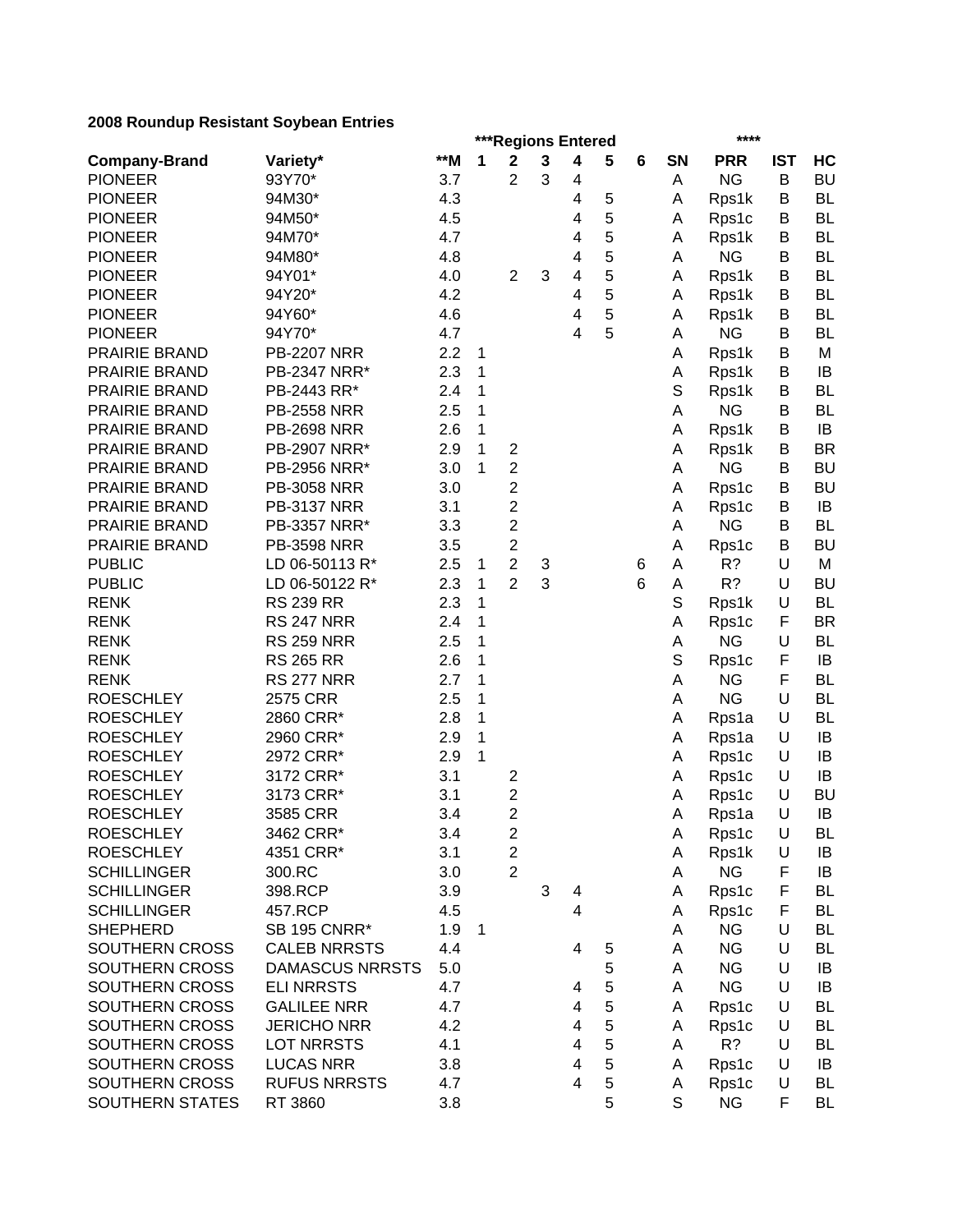| ***Regions Entered<br>$**M$<br>1<br>$\mathbf{2}$<br>3<br>5<br><b>PRR</b><br><b>IST</b><br>Variety*<br>4<br>6<br>SN<br><b>Company-Brand</b><br>5<br>$\mathsf F$<br>SOUTHERN STATES<br>RT 3871 N<br>3.8<br>Rps1c<br>Α<br>5<br>F<br>SOUTHERN STATES<br>RT 3971 N<br>3.9<br>Rps1c<br>A<br>5<br><b>SOUTHERN STATES</b><br>RT 4370 N<br>4.3<br>F<br>Rps1c<br>A<br>5<br>SOUTHERN STATES<br>F<br>RT 4440 N<br>4.4<br>Rps1c<br>Α<br>5<br>SOUTHERN STATES<br>RT 4451 N<br>F<br>4.5<br>Rps1c<br>Α<br>5<br><b>NG</b><br>F<br>SOUTHERN STATES<br>RT 4470 N<br>4.4<br>Α<br>5<br><b>SOUTHERN STATES</b><br>RT 4551 N<br>4.5<br>F<br>Rps1a<br>Α<br>5<br><b>SOUTHERN STATES</b><br>RT 4777 N<br>4.7<br>F<br>Rps1c<br>Α<br>5<br>SOUTHERN STATES<br>RT 4808 N<br>4.8<br>F<br>Α<br>Rps1a<br>5<br>SOUTHERN STATES<br>RT 4888 N<br>F<br>4.8<br>Rps1a<br>Α<br>5<br>SOUTHERN STATES<br>RT 4996 N<br><b>NG</b><br>4.9<br>F<br>Α<br>5<br>SOUTHERN STATES<br>RT 5160 N<br>5.1<br>Rps1c<br>F<br>Α<br><b>STEYER</b><br>2550 RR<br>2.5<br>U<br>1<br>А<br>Rps1k<br><b>STEYER</b><br>2.9<br>1<br>2960 RR<br>Rps1c<br>U<br>Α<br>4.2<br>5<br><b>NG</b><br><b>STEYER</b><br>4210 RR<br>А<br>U<br>4<br>5<br><b>NG</b><br><b>STEYER</b><br>4.4<br>4<br>U<br>4430 RR<br>А<br><b>STINE</b><br>2862-4<br>2.8<br>U<br>$\mathbf 1$<br>$\overline{\mathbf{c}}$<br>Rps1k<br>А<br>$\overline{c}$<br><b>NG</b><br><b>STINE</b><br>1<br>3<br>U<br>3128-4<br>3.1<br>А<br>$\overline{2}$<br>3<br><b>STINE</b><br>3222-4*<br>3.2<br><b>NG</b><br>U<br>А<br>3<br>$\overline{2}$<br><b>STINE</b><br>3532-4<br>3.4<br><b>NG</b><br>U<br>А<br>3<br>$\overline{2}$<br><b>NG</b><br>U<br><b>STINE</b><br>3602-4*<br>3.6<br>A<br>4<br>3<br><b>STINE</b><br>3620-4<br>$\overline{\mathbf{4}}$<br>U<br>3.6<br>Rps1c,k<br>Α<br>3<br><b>STINE</b><br>4020-4*<br>4.0<br>$\overline{4}$<br><b>NG</b><br>U<br>A<br>3<br><b>STINE</b><br>4182-4*<br>4.1<br>$\overline{\mathbf{4}}$<br><b>NG</b><br>U<br>Α<br>3<br><b>STINE</b><br>4282-4*<br>4.2<br>4<br><b>NG</b><br>U<br>A<br><b>STINE</b><br>4392-4<br><b>NG</b><br>U<br>4.3<br>5<br>Α | HC        |
|--------------------------------------------------------------------------------------------------------------------------------------------------------------------------------------------------------------------------------------------------------------------------------------------------------------------------------------------------------------------------------------------------------------------------------------------------------------------------------------------------------------------------------------------------------------------------------------------------------------------------------------------------------------------------------------------------------------------------------------------------------------------------------------------------------------------------------------------------------------------------------------------------------------------------------------------------------------------------------------------------------------------------------------------------------------------------------------------------------------------------------------------------------------------------------------------------------------------------------------------------------------------------------------------------------------------------------------------------------------------------------------------------------------------------------------------------------------------------------------------------------------------------------------------------------------------------------------------------------------------------------------------------------------------------------------------------------------------------------------------------------------------------------------------------------------------------------------------------------------------------------------------------------------------------------------------------------------------------------------------------------------------------------------------------------------------------|-----------|
|                                                                                                                                                                                                                                                                                                                                                                                                                                                                                                                                                                                                                                                                                                                                                                                                                                                                                                                                                                                                                                                                                                                                                                                                                                                                                                                                                                                                                                                                                                                                                                                                                                                                                                                                                                                                                                                                                                                                                                                                                                                                          |           |
|                                                                                                                                                                                                                                                                                                                                                                                                                                                                                                                                                                                                                                                                                                                                                                                                                                                                                                                                                                                                                                                                                                                                                                                                                                                                                                                                                                                                                                                                                                                                                                                                                                                                                                                                                                                                                                                                                                                                                                                                                                                                          | <b>BL</b> |
|                                                                                                                                                                                                                                                                                                                                                                                                                                                                                                                                                                                                                                                                                                                                                                                                                                                                                                                                                                                                                                                                                                                                                                                                                                                                                                                                                                                                                                                                                                                                                                                                                                                                                                                                                                                                                                                                                                                                                                                                                                                                          | <b>BR</b> |
|                                                                                                                                                                                                                                                                                                                                                                                                                                                                                                                                                                                                                                                                                                                                                                                                                                                                                                                                                                                                                                                                                                                                                                                                                                                                                                                                                                                                                                                                                                                                                                                                                                                                                                                                                                                                                                                                                                                                                                                                                                                                          | <b>BL</b> |
|                                                                                                                                                                                                                                                                                                                                                                                                                                                                                                                                                                                                                                                                                                                                                                                                                                                                                                                                                                                                                                                                                                                                                                                                                                                                                                                                                                                                                                                                                                                                                                                                                                                                                                                                                                                                                                                                                                                                                                                                                                                                          | <b>BL</b> |
|                                                                                                                                                                                                                                                                                                                                                                                                                                                                                                                                                                                                                                                                                                                                                                                                                                                                                                                                                                                                                                                                                                                                                                                                                                                                                                                                                                                                                                                                                                                                                                                                                                                                                                                                                                                                                                                                                                                                                                                                                                                                          | <b>BR</b> |
|                                                                                                                                                                                                                                                                                                                                                                                                                                                                                                                                                                                                                                                                                                                                                                                                                                                                                                                                                                                                                                                                                                                                                                                                                                                                                                                                                                                                                                                                                                                                                                                                                                                                                                                                                                                                                                                                                                                                                                                                                                                                          | <b>BL</b> |
|                                                                                                                                                                                                                                                                                                                                                                                                                                                                                                                                                                                                                                                                                                                                                                                                                                                                                                                                                                                                                                                                                                                                                                                                                                                                                                                                                                                                                                                                                                                                                                                                                                                                                                                                                                                                                                                                                                                                                                                                                                                                          | <b>BL</b> |
|                                                                                                                                                                                                                                                                                                                                                                                                                                                                                                                                                                                                                                                                                                                                                                                                                                                                                                                                                                                                                                                                                                                                                                                                                                                                                                                                                                                                                                                                                                                                                                                                                                                                                                                                                                                                                                                                                                                                                                                                                                                                          | <b>BL</b> |
|                                                                                                                                                                                                                                                                                                                                                                                                                                                                                                                                                                                                                                                                                                                                                                                                                                                                                                                                                                                                                                                                                                                                                                                                                                                                                                                                                                                                                                                                                                                                                                                                                                                                                                                                                                                                                                                                                                                                                                                                                                                                          | <b>BL</b> |
|                                                                                                                                                                                                                                                                                                                                                                                                                                                                                                                                                                                                                                                                                                                                                                                                                                                                                                                                                                                                                                                                                                                                                                                                                                                                                                                                                                                                                                                                                                                                                                                                                                                                                                                                                                                                                                                                                                                                                                                                                                                                          | BL        |
|                                                                                                                                                                                                                                                                                                                                                                                                                                                                                                                                                                                                                                                                                                                                                                                                                                                                                                                                                                                                                                                                                                                                                                                                                                                                                                                                                                                                                                                                                                                                                                                                                                                                                                                                                                                                                                                                                                                                                                                                                                                                          | IB        |
|                                                                                                                                                                                                                                                                                                                                                                                                                                                                                                                                                                                                                                                                                                                                                                                                                                                                                                                                                                                                                                                                                                                                                                                                                                                                                                                                                                                                                                                                                                                                                                                                                                                                                                                                                                                                                                                                                                                                                                                                                                                                          | <b>BU</b> |
|                                                                                                                                                                                                                                                                                                                                                                                                                                                                                                                                                                                                                                                                                                                                                                                                                                                                                                                                                                                                                                                                                                                                                                                                                                                                                                                                                                                                                                                                                                                                                                                                                                                                                                                                                                                                                                                                                                                                                                                                                                                                          | <b>BR</b> |
|                                                                                                                                                                                                                                                                                                                                                                                                                                                                                                                                                                                                                                                                                                                                                                                                                                                                                                                                                                                                                                                                                                                                                                                                                                                                                                                                                                                                                                                                                                                                                                                                                                                                                                                                                                                                                                                                                                                                                                                                                                                                          | IB        |
|                                                                                                                                                                                                                                                                                                                                                                                                                                                                                                                                                                                                                                                                                                                                                                                                                                                                                                                                                                                                                                                                                                                                                                                                                                                                                                                                                                                                                                                                                                                                                                                                                                                                                                                                                                                                                                                                                                                                                                                                                                                                          | <b>BL</b> |
|                                                                                                                                                                                                                                                                                                                                                                                                                                                                                                                                                                                                                                                                                                                                                                                                                                                                                                                                                                                                                                                                                                                                                                                                                                                                                                                                                                                                                                                                                                                                                                                                                                                                                                                                                                                                                                                                                                                                                                                                                                                                          | <b>BL</b> |
|                                                                                                                                                                                                                                                                                                                                                                                                                                                                                                                                                                                                                                                                                                                                                                                                                                                                                                                                                                                                                                                                                                                                                                                                                                                                                                                                                                                                                                                                                                                                                                                                                                                                                                                                                                                                                                                                                                                                                                                                                                                                          | <b>BR</b> |
|                                                                                                                                                                                                                                                                                                                                                                                                                                                                                                                                                                                                                                                                                                                                                                                                                                                                                                                                                                                                                                                                                                                                                                                                                                                                                                                                                                                                                                                                                                                                                                                                                                                                                                                                                                                                                                                                                                                                                                                                                                                                          | <b>BU</b> |
|                                                                                                                                                                                                                                                                                                                                                                                                                                                                                                                                                                                                                                                                                                                                                                                                                                                                                                                                                                                                                                                                                                                                                                                                                                                                                                                                                                                                                                                                                                                                                                                                                                                                                                                                                                                                                                                                                                                                                                                                                                                                          | <b>BL</b> |
|                                                                                                                                                                                                                                                                                                                                                                                                                                                                                                                                                                                                                                                                                                                                                                                                                                                                                                                                                                                                                                                                                                                                                                                                                                                                                                                                                                                                                                                                                                                                                                                                                                                                                                                                                                                                                                                                                                                                                                                                                                                                          | <b>BL</b> |
|                                                                                                                                                                                                                                                                                                                                                                                                                                                                                                                                                                                                                                                                                                                                                                                                                                                                                                                                                                                                                                                                                                                                                                                                                                                                                                                                                                                                                                                                                                                                                                                                                                                                                                                                                                                                                                                                                                                                                                                                                                                                          | IB        |
|                                                                                                                                                                                                                                                                                                                                                                                                                                                                                                                                                                                                                                                                                                                                                                                                                                                                                                                                                                                                                                                                                                                                                                                                                                                                                                                                                                                                                                                                                                                                                                                                                                                                                                                                                                                                                                                                                                                                                                                                                                                                          |           |
|                                                                                                                                                                                                                                                                                                                                                                                                                                                                                                                                                                                                                                                                                                                                                                                                                                                                                                                                                                                                                                                                                                                                                                                                                                                                                                                                                                                                                                                                                                                                                                                                                                                                                                                                                                                                                                                                                                                                                                                                                                                                          | <b>BU</b> |
|                                                                                                                                                                                                                                                                                                                                                                                                                                                                                                                                                                                                                                                                                                                                                                                                                                                                                                                                                                                                                                                                                                                                                                                                                                                                                                                                                                                                                                                                                                                                                                                                                                                                                                                                                                                                                                                                                                                                                                                                                                                                          | <b>BL</b> |
|                                                                                                                                                                                                                                                                                                                                                                                                                                                                                                                                                                                                                                                                                                                                                                                                                                                                                                                                                                                                                                                                                                                                                                                                                                                                                                                                                                                                                                                                                                                                                                                                                                                                                                                                                                                                                                                                                                                                                                                                                                                                          | <b>BL</b> |
|                                                                                                                                                                                                                                                                                                                                                                                                                                                                                                                                                                                                                                                                                                                                                                                                                                                                                                                                                                                                                                                                                                                                                                                                                                                                                                                                                                                                                                                                                                                                                                                                                                                                                                                                                                                                                                                                                                                                                                                                                                                                          | <b>BL</b> |
|                                                                                                                                                                                                                                                                                                                                                                                                                                                                                                                                                                                                                                                                                                                                                                                                                                                                                                                                                                                                                                                                                                                                                                                                                                                                                                                                                                                                                                                                                                                                                                                                                                                                                                                                                                                                                                                                                                                                                                                                                                                                          | <b>BL</b> |
| 5<br><b>STINE</b><br>4782-4<br><b>NG</b><br>U<br>4.7<br>4<br>Α                                                                                                                                                                                                                                                                                                                                                                                                                                                                                                                                                                                                                                                                                                                                                                                                                                                                                                                                                                                                                                                                                                                                                                                                                                                                                                                                                                                                                                                                                                                                                                                                                                                                                                                                                                                                                                                                                                                                                                                                           | <b>BL</b> |
| C<br>STONE SEED GROUP<br>2373 NRR*<br><b>NG</b><br>3.6<br>3<br>4<br>В<br>2                                                                                                                                                                                                                                                                                                                                                                                                                                                                                                                                                                                                                                                                                                                                                                                                                                                                                                                                                                                                                                                                                                                                                                                                                                                                                                                                                                                                                                                                                                                                                                                                                                                                                                                                                                                                                                                                                                                                                                                               | <b>BR</b> |
| $\overline{2}$<br>STONE SEED GROUP<br>3<br>3407 NRR*<br>3.4<br>В<br>Α<br>Rps1c                                                                                                                                                                                                                                                                                                                                                                                                                                                                                                                                                                                                                                                                                                                                                                                                                                                                                                                                                                                                                                                                                                                                                                                                                                                                                                                                                                                                                                                                                                                                                                                                                                                                                                                                                                                                                                                                                                                                                                                           | <b>BL</b> |
| STONE SEED GROUP<br><b>NG</b><br>3A259 NRR<br>А<br>В<br>2.5<br>1                                                                                                                                                                                                                                                                                                                                                                                                                                                                                                                                                                                                                                                                                                                                                                                                                                                                                                                                                                                                                                                                                                                                                                                                                                                                                                                                                                                                                                                                                                                                                                                                                                                                                                                                                                                                                                                                                                                                                                                                         | <b>BL</b> |
| <b>NG</b><br><b>STONE SEED GROUP</b><br>3A278 NRR*<br>2.7<br>1<br>$\overline{\mathbf{c}}$<br>A<br>В                                                                                                                                                                                                                                                                                                                                                                                                                                                                                                                                                                                                                                                                                                                                                                                                                                                                                                                                                                                                                                                                                                                                                                                                                                                                                                                                                                                                                                                                                                                                                                                                                                                                                                                                                                                                                                                                                                                                                                      | <b>BU</b> |
| STONE SEED GROUP<br>$\overline{\mathbf{c}}$<br>B<br>3A288 NRR*<br>2.8<br>1<br>Α<br>Rps1a                                                                                                                                                                                                                                                                                                                                                                                                                                                                                                                                                                                                                                                                                                                                                                                                                                                                                                                                                                                                                                                                                                                                                                                                                                                                                                                                                                                                                                                                                                                                                                                                                                                                                                                                                                                                                                                                                                                                                                                 | <b>BL</b> |
| $\overline{\mathbf{c}}$<br>STONE SEED GROUP<br>2.9<br>1<br>3A298 NRR*<br>Rps1k<br>В<br>Α                                                                                                                                                                                                                                                                                                                                                                                                                                                                                                                                                                                                                                                                                                                                                                                                                                                                                                                                                                                                                                                                                                                                                                                                                                                                                                                                                                                                                                                                                                                                                                                                                                                                                                                                                                                                                                                                                                                                                                                 | IB        |
| $\overline{2}$<br>STONE SEED GROUP<br>3A319 NRR<br>3.1<br>Rps1c<br>В<br>Α                                                                                                                                                                                                                                                                                                                                                                                                                                                                                                                                                                                                                                                                                                                                                                                                                                                                                                                                                                                                                                                                                                                                                                                                                                                                                                                                                                                                                                                                                                                                                                                                                                                                                                                                                                                                                                                                                                                                                                                                | IB        |
| STONE SEED GROUP<br>3.6<br>3<br><b>NG</b><br>B<br>3A368 NRR*<br>A                                                                                                                                                                                                                                                                                                                                                                                                                                                                                                                                                                                                                                                                                                                                                                                                                                                                                                                                                                                                                                                                                                                                                                                                                                                                                                                                                                                                                                                                                                                                                                                                                                                                                                                                                                                                                                                                                                                                                                                                        | <b>BL</b> |
| 3<br>STONE SEED GROUP<br>3A378 NRR*<br>3.7<br>4<br>Α<br>Rps1c<br>В                                                                                                                                                                                                                                                                                                                                                                                                                                                                                                                                                                                                                                                                                                                                                                                                                                                                                                                                                                                                                                                                                                                                                                                                                                                                                                                                                                                                                                                                                                                                                                                                                                                                                                                                                                                                                                                                                                                                                                                                       | BL        |
| 3<br>STONE SEED GROUP<br>3.8<br>$\overline{\mathbf{4}}$<br>3A388 NRR<br>Rps1c<br>Α<br>В                                                                                                                                                                                                                                                                                                                                                                                                                                                                                                                                                                                                                                                                                                                                                                                                                                                                                                                                                                                                                                                                                                                                                                                                                                                                                                                                                                                                                                                                                                                                                                                                                                                                                                                                                                                                                                                                                                                                                                                  | <b>BU</b> |
| STONE SEED GROUP<br>3.9<br>3A398 NRR<br>4<br>Rps1c<br>В<br>5<br>Α                                                                                                                                                                                                                                                                                                                                                                                                                                                                                                                                                                                                                                                                                                                                                                                                                                                                                                                                                                                                                                                                                                                                                                                                                                                                                                                                                                                                                                                                                                                                                                                                                                                                                                                                                                                                                                                                                                                                                                                                        | <b>BL</b> |
| 5<br><b>NG</b><br>STONE SEED GROUP<br>4.4<br>3A449 NRRSTS<br>4<br>В<br>Α                                                                                                                                                                                                                                                                                                                                                                                                                                                                                                                                                                                                                                                                                                                                                                                                                                                                                                                                                                                                                                                                                                                                                                                                                                                                                                                                                                                                                                                                                                                                                                                                                                                                                                                                                                                                                                                                                                                                                                                                 | BL        |
| 5<br>$\overline{4}$<br>STONE SEED GROUP<br>4.0<br>3B408 NRR<br>Rps1c<br>B<br>Α                                                                                                                                                                                                                                                                                                                                                                                                                                                                                                                                                                                                                                                                                                                                                                                                                                                                                                                                                                                                                                                                                                                                                                                                                                                                                                                                                                                                                                                                                                                                                                                                                                                                                                                                                                                                                                                                                                                                                                                           | BL        |
| <b>SUN PRAIRIE</b><br>2.9<br>$\mathbf{2}$<br>2904 NRR*<br>Rps1c<br>U<br>A<br>3<br>6                                                                                                                                                                                                                                                                                                                                                                                                                                                                                                                                                                                                                                                                                                                                                                                                                                                                                                                                                                                                                                                                                                                                                                                                                                                                                                                                                                                                                                                                                                                                                                                                                                                                                                                                                                                                                                                                                                                                                                                      | IB        |
| 3<br><b>SUN PRAIRIE</b><br>U<br>2967 NRR*<br>2.9<br>6<br>Rps1c<br>Α                                                                                                                                                                                                                                                                                                                                                                                                                                                                                                                                                                                                                                                                                                                                                                                                                                                                                                                                                                                                                                                                                                                                                                                                                                                                                                                                                                                                                                                                                                                                                                                                                                                                                                                                                                                                                                                                                                                                                                                                      | IB        |
| 3<br><b>SUN PRAIRIE</b><br>3430 NRR*<br>3.4<br>6<br>Rps1c<br>U<br>A                                                                                                                                                                                                                                                                                                                                                                                                                                                                                                                                                                                                                                                                                                                                                                                                                                                                                                                                                                                                                                                                                                                                                                                                                                                                                                                                                                                                                                                                                                                                                                                                                                                                                                                                                                                                                                                                                                                                                                                                      | BL        |
| 2.5<br><b>TRELAY</b><br>2252<br>Rps1k<br>$\mathbf 1$<br>В<br>A                                                                                                                                                                                                                                                                                                                                                                                                                                                                                                                                                                                                                                                                                                                                                                                                                                                                                                                                                                                                                                                                                                                                                                                                                                                                                                                                                                                                                                                                                                                                                                                                                                                                                                                                                                                                                                                                                                                                                                                                           | BL        |
| 2299<br>2.9<br><b>TRELAY</b><br>Rps1k<br>1<br>в<br>A                                                                                                                                                                                                                                                                                                                                                                                                                                                                                                                                                                                                                                                                                                                                                                                                                                                                                                                                                                                                                                                                                                                                                                                                                                                                                                                                                                                                                                                                                                                                                                                                                                                                                                                                                                                                                                                                                                                                                                                                                     | <b>BR</b> |
| <b>TRELAY</b><br>2311<br>3.1<br>$\mathbf 1$<br>Rps1c<br>Α<br>в                                                                                                                                                                                                                                                                                                                                                                                                                                                                                                                                                                                                                                                                                                                                                                                                                                                                                                                                                                                                                                                                                                                                                                                                                                                                                                                                                                                                                                                                                                                                                                                                                                                                                                                                                                                                                                                                                                                                                                                                           | <b>BR</b> |
| <b>TRISOY</b><br>2575 RR(CN)*<br>2.5<br>Rps1k<br>В<br>$\overline{\mathbf{c}}$<br>3<br>Α                                                                                                                                                                                                                                                                                                                                                                                                                                                                                                                                                                                                                                                                                                                                                                                                                                                                                                                                                                                                                                                                                                                                                                                                                                                                                                                                                                                                                                                                                                                                                                                                                                                                                                                                                                                                                                                                                                                                                                                  | <b>BR</b> |
| $\overline{2}$<br>3<br><b>TRISOY</b><br>2973 RR(CN)*<br>2.9<br>Rps1k<br>B<br>Α                                                                                                                                                                                                                                                                                                                                                                                                                                                                                                                                                                                                                                                                                                                                                                                                                                                                                                                                                                                                                                                                                                                                                                                                                                                                                                                                                                                                                                                                                                                                                                                                                                                                                                                                                                                                                                                                                                                                                                                           | <b>BR</b> |
| $\overline{2}$<br><b>TRISOY</b><br>3073 RR(CN)<br><b>NG</b><br>3.0<br>В<br>Α                                                                                                                                                                                                                                                                                                                                                                                                                                                                                                                                                                                                                                                                                                                                                                                                                                                                                                                                                                                                                                                                                                                                                                                                                                                                                                                                                                                                                                                                                                                                                                                                                                                                                                                                                                                                                                                                                                                                                                                             | BU        |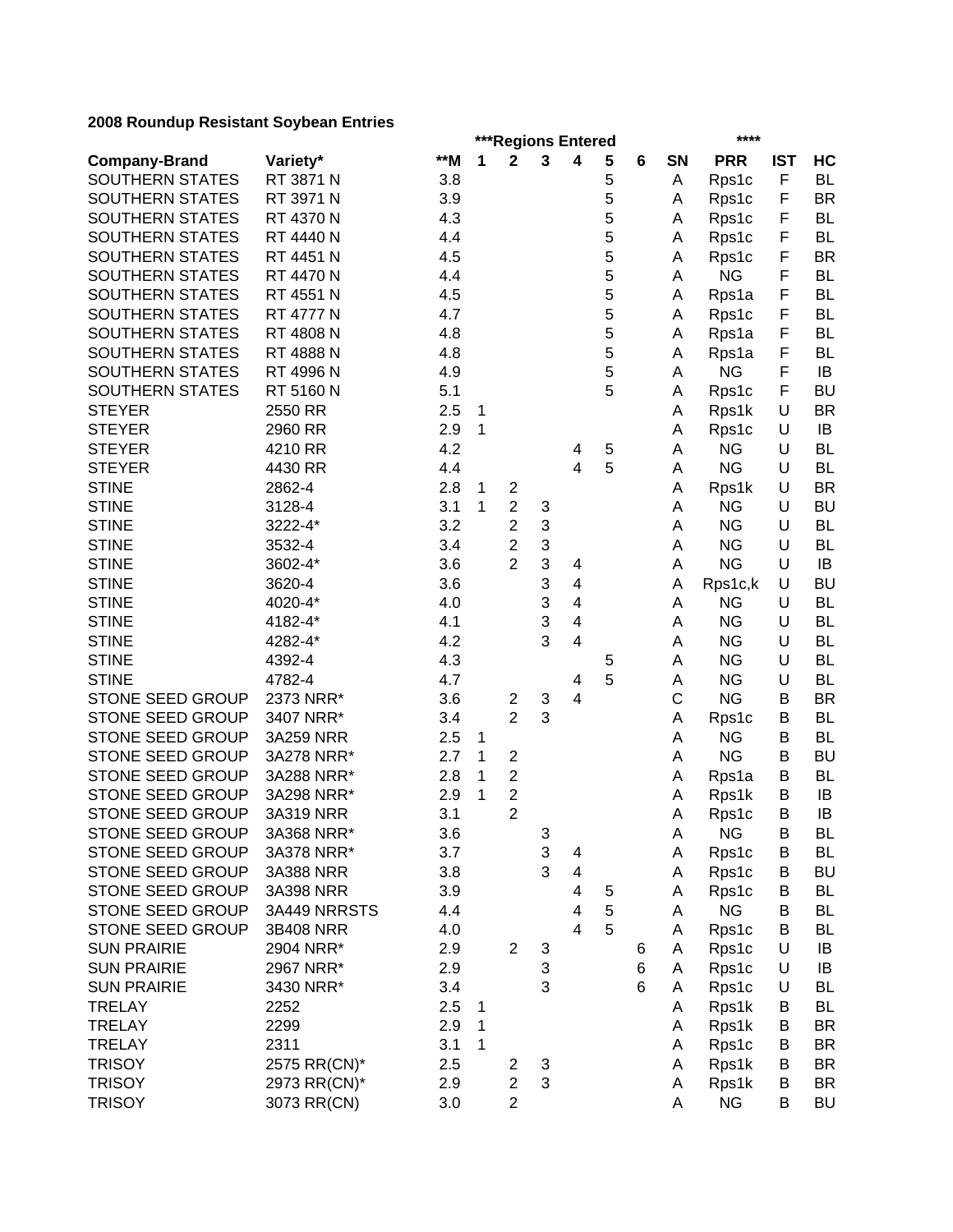|                      |                   |     |   | ***Regions Entered      |   |   |   |   |    | ****       |            |           |
|----------------------|-------------------|-----|---|-------------------------|---|---|---|---|----|------------|------------|-----------|
| <b>Company-Brand</b> | Variety*          | **M | 1 | $\mathbf{2}$            | 3 | 4 | 5 | 6 | SN | <b>PRR</b> | <b>IST</b> | HC        |
| <b>TRISOY</b>        | 3144 RR(CN)       | 3.1 |   |                         | 3 |   |   |   | Α  | Rps1k      | B          | IB        |
| <b>TRISOY</b>        | 3463 RR(CN)       | 3.4 |   | $\mathbf{2}$            | 3 | 4 |   |   | Α  | Rps1c      | B          | <b>BL</b> |
| <b>TRISOY</b>        | 3675 RR(CN)       | 3.6 |   |                         | 3 |   | 5 |   | Α  | Rps1c      | B          | <b>BL</b> |
| <b>TRISOY</b>        | 3874 RR(CN)*      | 3.8 |   | $\overline{2}$          | 3 | 4 |   |   | A  | Rps1c      | B          | <b>BU</b> |
| <b>TRISOY</b>        | 3977 RR(CN)       | 3.9 |   |                         | 3 |   | 5 |   | Α  | Rps1c      | B          | <b>BL</b> |
| <b>TRISOY</b>        | 4184 RR(CN)       | 4.1 |   |                         |   | 4 | 5 |   | Α  | <b>NG</b>  | B          | <b>BL</b> |
| <b>TRISOY</b>        | 4275 RR(CN)       | 4.2 |   |                         | 3 | 4 |   |   | Α  | <b>NG</b>  | B          | <b>BL</b> |
| <b>TRISOY</b>        | 4475 RR(CN)       | 4.4 |   |                         |   |   | 5 |   | Α  | <b>NG</b>  | B          | <b>BR</b> |
| <b>TRISOY</b>        | 4586 RR(CN)       | 4.5 |   |                         |   | 4 | 5 |   | Α  | <b>NG</b>  | B          | <b>BL</b> |
| <b>TRISOY</b>        | 4760 RR(CN)       | 4.7 |   |                         |   |   | 5 |   | A  | <b>NG</b>  | В          | <b>BL</b> |
| <b>TRISOY</b>        | 4788 RR(CN)       | 4.7 |   |                         |   | 4 | 5 |   | Α  | Rps1c      | B          | <b>BL</b> |
| <b>VIGORO</b>        | <b>V 25N9 RR</b>  | 2.5 | 1 |                         |   |   |   |   | A  | <b>NG</b>  | F          | <b>BL</b> |
| <b>VIGORO</b>        | <b>V 28N9 RR</b>  | 2.8 | 1 | $\overline{\mathbf{c}}$ |   |   |   |   | Α  | Rps1c      | F          | <b>BU</b> |
| <b>VIGORO</b>        | <b>V 29N8 RR</b>  | 2.9 | 1 | $\overline{c}$          |   |   |   |   | Α  | Rps1k      | F          | <b>BR</b> |
| <b>VIGORO</b>        | <b>V 31N9 RR</b>  | 3.1 | 1 | $\overline{c}$          |   |   |   |   | Α  | Rps1c      | F          | IB        |
| <b>VIGORO</b>        | <b>V 33N8 RR</b>  | 3.3 |   | $\boldsymbol{2}$        |   |   |   |   | Α  | Rps1c      | F          | IB        |
|                      | V 34N7 RR*        |     |   | $\overline{c}$          |   |   |   |   |    |            | F          | <b>BL</b> |
| <b>VIGORO</b>        |                   | 3.4 |   | $\overline{2}$          | 3 |   |   |   | А  | Rps1c      |            |           |
| <b>VIGORO</b>        | <b>V 34N9 RR</b>  | 3.4 |   |                         | 3 |   |   |   | А  | Rps1c      | F          | <b>BU</b> |
| <b>VIGORO</b>        | <b>V 35N8 RR</b>  | 3.5 |   |                         | 3 |   |   |   | Α  | Rps1c      | F          | <b>BL</b> |
| <b>VIGORO</b>        | V 37N8 RR*        | 3.7 |   | $\overline{2}$          | 3 | 4 |   |   | Α  | HRps1c     | F          | IB        |
| <b>VIGORO</b>        | V 38N5 RS*        | 3.8 |   |                         | 3 |   |   |   | Α  | Rps1c      | F          | <b>BU</b> |
| <b>VIGORO</b>        | <b>V 38N9 RS</b>  | 3.8 |   |                         | 3 |   |   |   | Α  | Rps1c      | F          | <b>BU</b> |
| <b>VIGORO</b>        | <b>V 39N9 RR</b>  | 3.9 |   |                         | 3 | 4 |   |   | Α  | Rps1c      | F          | <b>BL</b> |
| <b>VIGORO</b>        | V 40N8 RS*        | 4.0 |   |                         | 3 | 4 |   |   | Α  | <b>NG</b>  | F          | <b>BL</b> |
| <b>VIGORO</b>        | <b>V 42N9 RS</b>  | 4.2 |   |                         |   | 4 |   |   | А  | <b>NG</b>  | F          | BL        |
| <b>VIGORO</b>        | <b>V 44N9 RS</b>  | 4.4 |   |                         |   | 4 |   |   | Α  | <b>NG</b>  | F          | BL        |
| <b>VIGORO</b>        | <b>V 45N9 RR</b>  | 4.5 |   |                         |   | 4 |   |   | Α  | Rps1a      | F          | BL        |
| <b>VIGORO</b>        | <b>V 47N9 RS</b>  | 4.7 |   |                         |   | 4 |   |   | Α  | Rps1c      | F          | <b>BL</b> |
| <b>WILKEN</b>        | <b>W 2310 NRR</b> | 2.1 |   | $\overline{\mathbf{c}}$ |   |   |   |   | A  | Rps1k      | B          | IB        |
| <b>WILKEN</b>        | <b>W 2311 NRR</b> | 2.1 |   | $\overline{c}$          |   |   |   |   | Α  | Rps1c      | В          | <b>BL</b> |
| <b>WILKEN</b>        | W 2320 NRR*       | 2.2 |   | 2                       |   |   |   |   | Α  | Rps1k      | B          | IB        |
| <b>WILKEN</b>        | W 2330 NRR        | 2.3 |   | $\overline{c}$          |   |   |   |   | A  | Rps1k      | B          | M         |
| <b>WILKEN</b>        | W 2664 NRR*       | 2.6 |   | $\overline{\mathbf{c}}$ |   |   |   |   | Α  | Rps1k      | B          | <b>BL</b> |
| <b>WILKEN</b>        | <b>W 2667 NRR</b> | 2.6 |   | 2                       |   |   |   |   | Α  | Rps1k      | B          | IB        |
| <b>WILKEN</b>        | W 2792 NRR*       | 2.9 |   | $\overline{\mathbf{c}}$ |   |   |   |   | Α  | Rps1c      | B          | BL        |
| <b>WILKEN</b>        | <b>W 2871 NRR</b> | 2.7 |   | $\overline{\mathbf{c}}$ |   |   |   |   | Α  | Rps1k      | В          | IB        |
| <b>WILKEN</b>        | W 2881 NRR*       | 2.8 |   | $\overline{\mathbf{c}}$ |   |   |   |   | A  | Rps1k      | B          | <b>BR</b> |
| <b>WILKEN</b>        | W 2889 NRR*       | 2.8 |   | $\overline{\mathbf{c}}$ |   |   |   |   | Α  | Rps1c      | В          | <b>BL</b> |
| <b>WILKEN</b>        | W 2993 NRR*       | 2.9 |   | $\overline{\mathbf{c}}$ |   |   |   |   | Α  | Rps1k      | B          | <b>BR</b> |
| <b>WILKEN</b>        | W 3413 NRR        | 3.1 |   | $\overline{\mathbf{c}}$ |   |   |   |   | Α  | Rps1c      | B          | <b>BU</b> |
| <b>WILKEN</b>        | W 3426 NRR        | 3.2 |   | $\overline{\mathbf{c}}$ |   |   |   |   | A  | Rps1c      | B          | IB        |
| <b>WILKEN</b>        | W 3432 NRR        | 3.3 |   | $\overline{2}$          |   |   |   |   | Α  | Rps1c      | B          | IB        |
| <b>WILKEN</b>        | W 3434 NRR*       | 3.5 |   |                         | 3 |   |   |   | Α  | Rps1c      | B          | BL        |
| <b>WILKEN</b>        | W 3459 NRR        | 3.5 |   |                         | 3 |   |   |   | A  | Rps1c      | B          | <b>BU</b> |
|                      | <b>W 3465 NRR</b> |     |   |                         |   |   |   |   |    |            |            |           |
| <b>WILKEN</b>        |                   | 3.6 |   |                         | 3 |   |   |   | A  | Rps1c      | В          | BL        |
| <b>WILKEN</b>        | <b>W 3479 NRR</b> | 3.7 |   |                         | 3 |   |   |   | A  | Rps1c      | В          | <b>BU</b> |
| <b>WILKEN</b>        | <b>W 3487 NRR</b> | 3.8 |   |                         | 3 |   |   |   | Α  | Rps1c      | B          | <b>BU</b> |
| <b>WILKEN</b>        | <b>W 3488 NRR</b> | 3.8 |   |                         | 3 |   |   |   | A  | Rps1c      | B          | IB        |
| <b>WILKEN</b>        | W 3577 NRR*       | 3.7 |   |                         | 3 |   |   |   | A  | Rps1c,k    | B          | BU        |